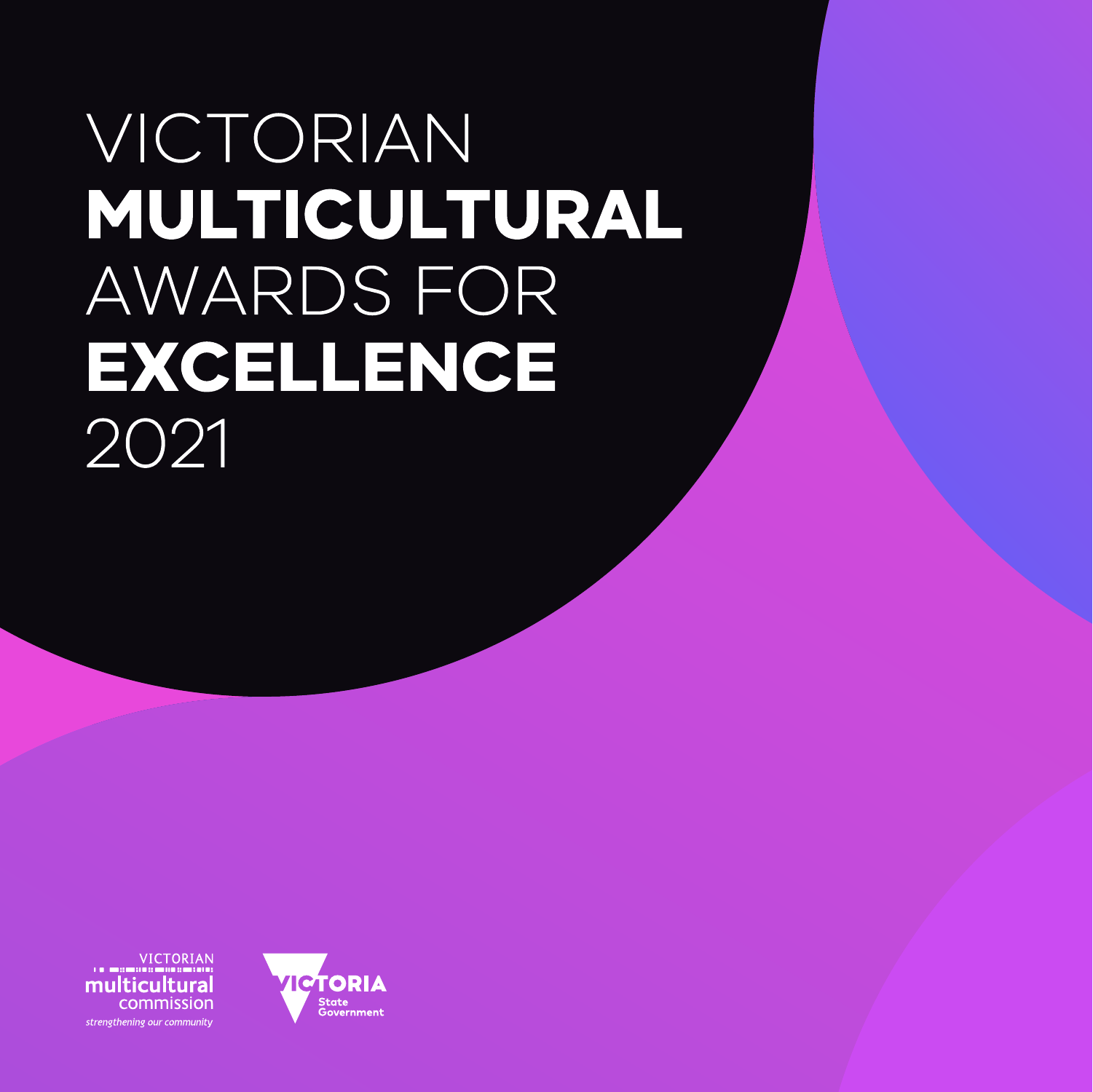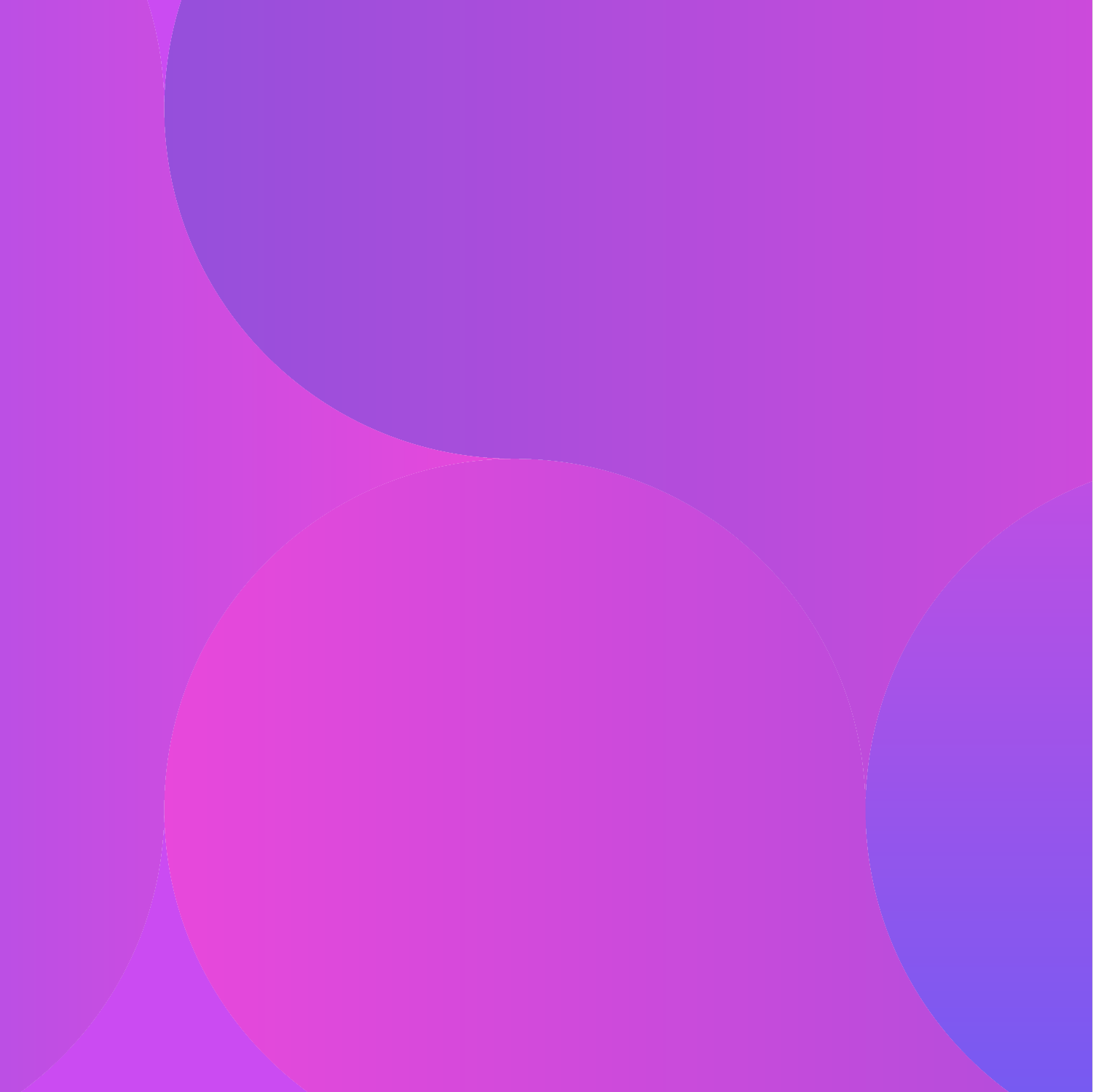## ORDER OF **PROCEEDINGS**

| Welcome                                                                 |
|-------------------------------------------------------------------------|
| Speech by The Hon. Linda Dessau AC,<br>Governor of Victoria             |
| Speech by The Hon. Ros Spence MP,<br>Minister for Multicultural Affairs |
| Award presentations                                                     |
| <b>Multicultural Police Awards</b>                                      |
| Premier's Award for Community Harmony                                   |
| Conclusion                                                              |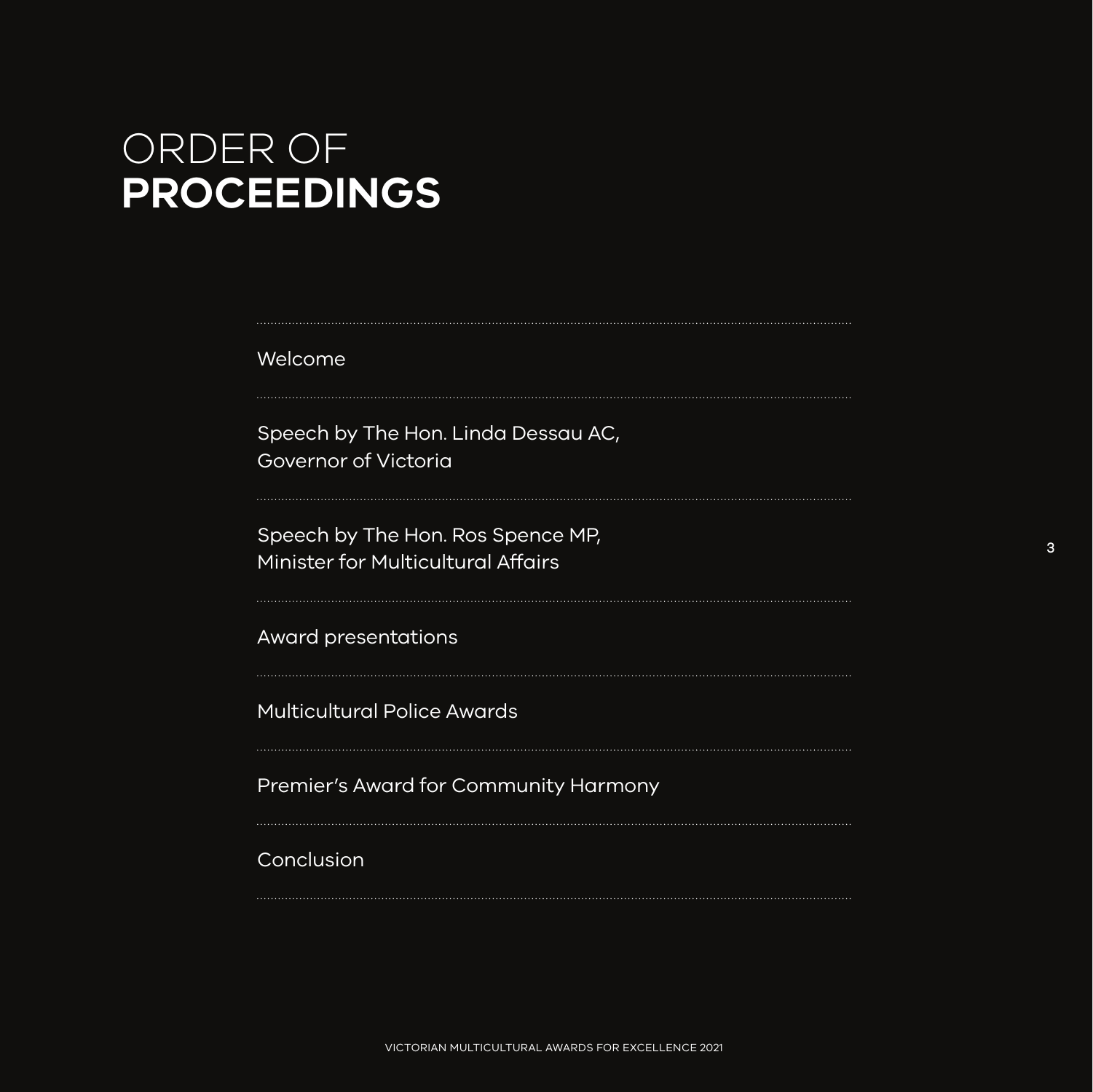## MESSAGE FROM **THE GOVERNOR**



The past year has again brought many challenges. But it has shown us too that we are at our best when we work together: to support one another, and to

ensure community harmony and equity.

Many from amongst Victoria's diverse cultures have been leaders in this regard, not just within their own communities, but right across the State, helping to ensure the safety and wellbeing of us all.

I am so pleased that this year the Victorian Multicultural Awards for Excellence can be held in person, and that we can welcome to Government House the nominees and their families, colleagues and friends, as well as everyone connected with the organisation of these Awards.

On behalf of all Victorians, I acknowledge and thank each nominee, and congratulate those who will be named as the Award recipients. Individually, your contributions are excellent. Collectively, you help to define our State and its continuing peace and prosperity.

## **The Hon. Linda Dessau AC**

Governor of Victoria

## MESSAGE FROM **THE PREMIER**



Multiculturalism is the beating heart of our state.

For generations, families and communities have come to this state for a better life - for

opportunity, to contribute, and to build a brighter future for their kids.

And the communities who've made Victoria their home, have played a critical role in building the Victoria we know today.

Over the past two years, Victoria's multicultural communities have faced extraordinary challenges.

But together and united, you've responded with overwhelming kindness, compassion and courage.

Your instinct to look out for one another when times are tough has made our communities stronger and kept every Victorian safe.

The Victorian Multicultural Awards are a chance to celebrate these individuals and communities for their leadership – you have made our state better, fairer and stronger.

And on behalf of our state and our Government – thank you.

**The Hon. Daniel Andrews MP** Premier of Victoria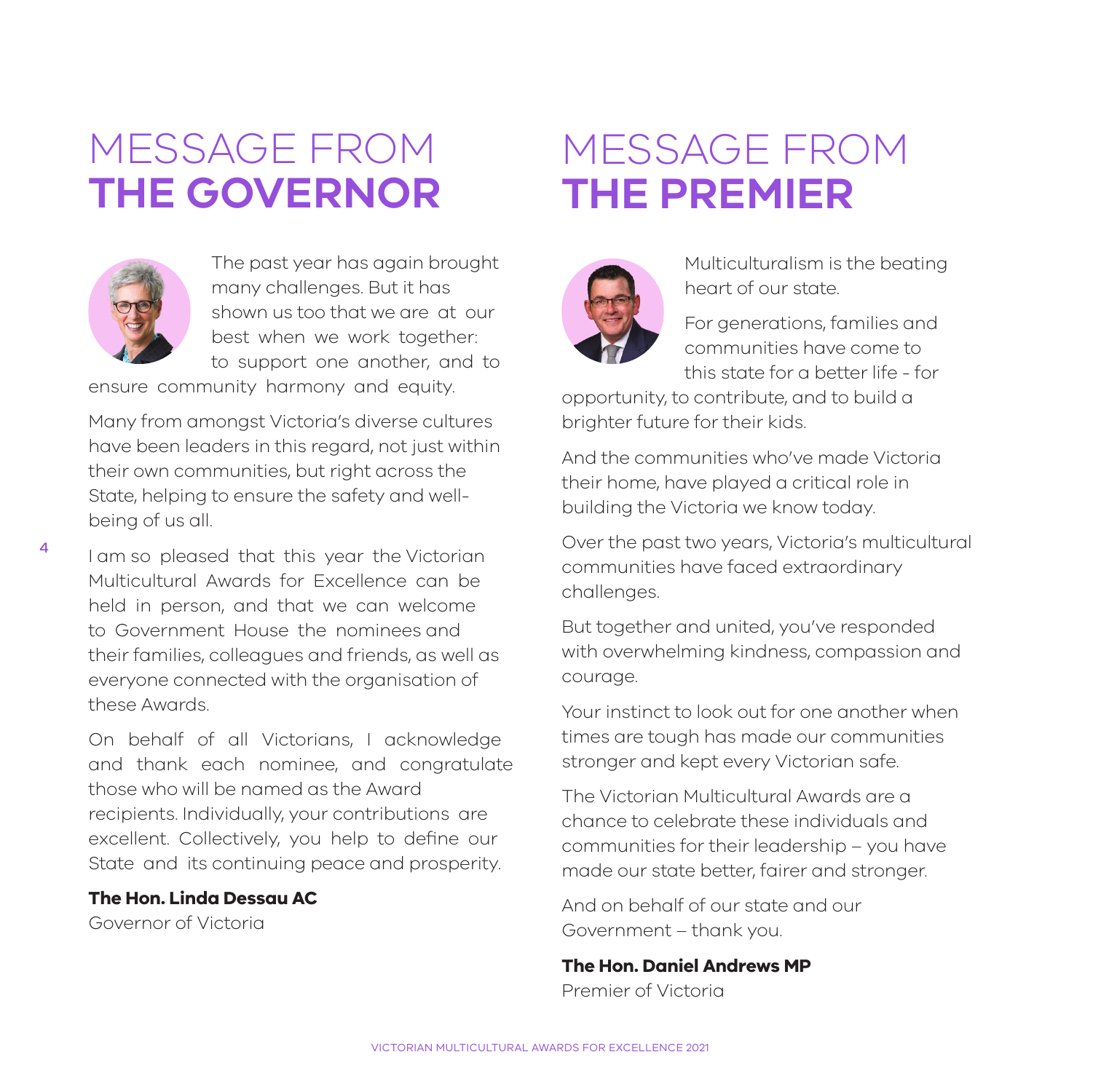## MESSAGE FROM THE MINISTER



It has been a great privilege to work with so many of our multicultural communities this year and I'm honoured to formally acknowledge the Victorians who have selflessly

committed to our multicultural society.

I am proud of the remarkable achievements of the Victorians who make our state such a welcoming, inclusive and wonderful place to live.

It is my great pleasure to support the Victorian Multicultural Awards for Excellence and to celebrate the dedication of the many people who strengthen diversity.

On behalf of the Victorian Government, I extend my thanks to the Victorian Multicultural Commission for coordinating the Awards.

I personally thank all the recipients and nominees for their extraordinary contributions to our multicultural state and am proud to acknowledge them through these awards.

#### **The Hon. Ros Spence MP**

Minister for Multicultural Affairs

## MESSAGE FROM **THE CHAIRPERSON**



As another challenging year ends, I am so proud to recognise and celebrate the achievements of our multicultural communities.

This year, I was privileged to witness the tireless efforts of my fellow Victorians supporting each other and helping each other stay connected during the times of crisis.

The Victorian Multicultural Awards for Excellence recognise the Victorians whose determination and dedication strengthen multiculturalism and cultural diversity in our state. I am honoured to be celebrating the individuals and organisations who have supported and empowered multicultural communities.

On behalf of the Commission, I offer my sincere congratulations and gratitude to not only the winners and highly commended recipients but to all who were nominated.

I thank you and wish you all the best in the future as you continue to strengthen multiculturalism and social cohesion in Victoria.

#### **Vivienne Nguyen AM**

Chairperson, Victorian Multicultural Commission

5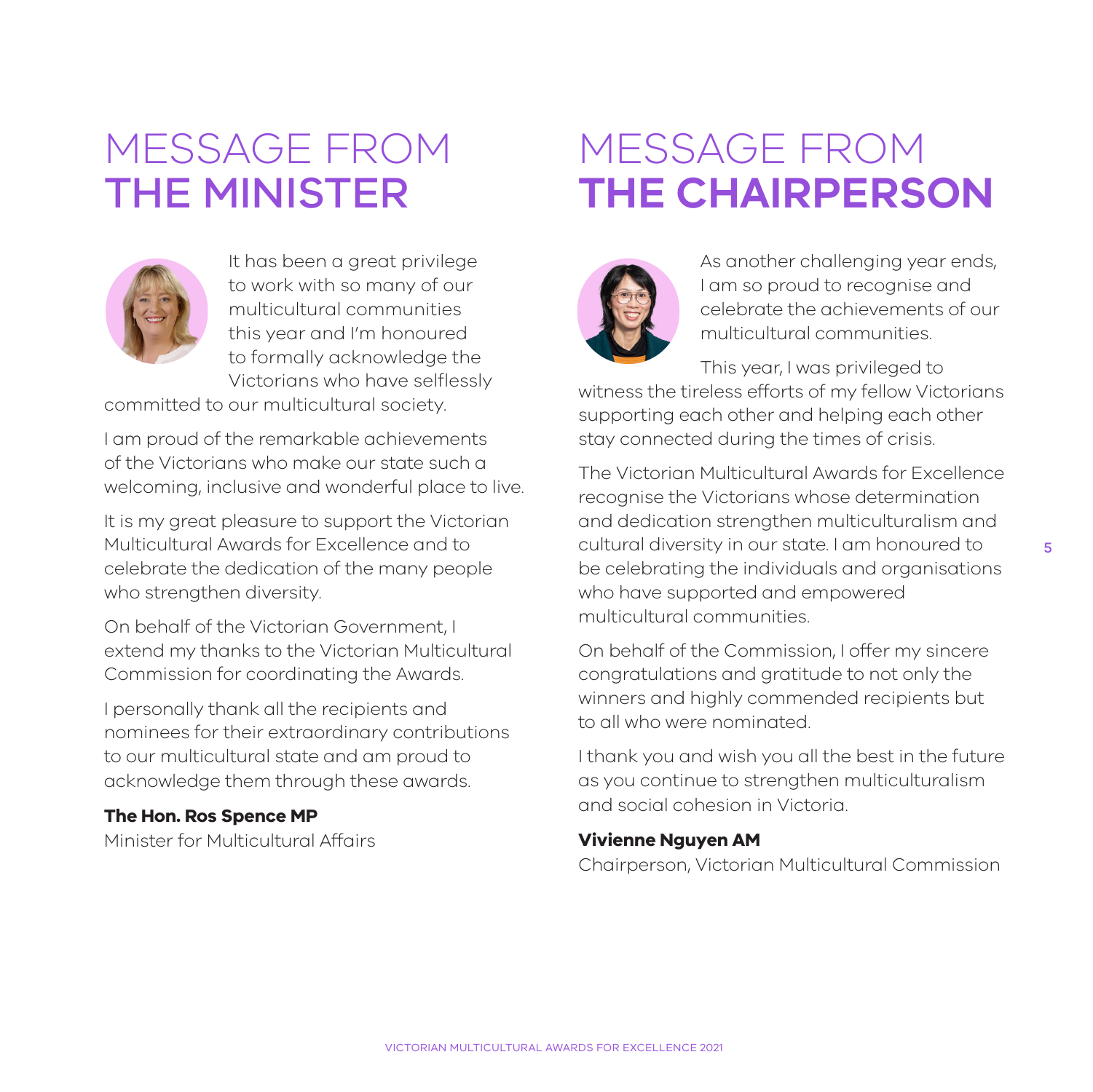## ACKNOWLEDGEMENT OF **SERVICE TO THE VICTORIAN MULTICULTURAL COMMUNITY**

This award recognises the invaluable contributions of former Commissioners of the Victorian Multicultural Commission to Victoria's culturally diverse communities.

## Recipients

- Tina Hosseini
- Khayshie Tilak Ramesh

- Walter Rapoport • Mohammed Yassin
- Rosaria Zarro
- David Nyuol Vincent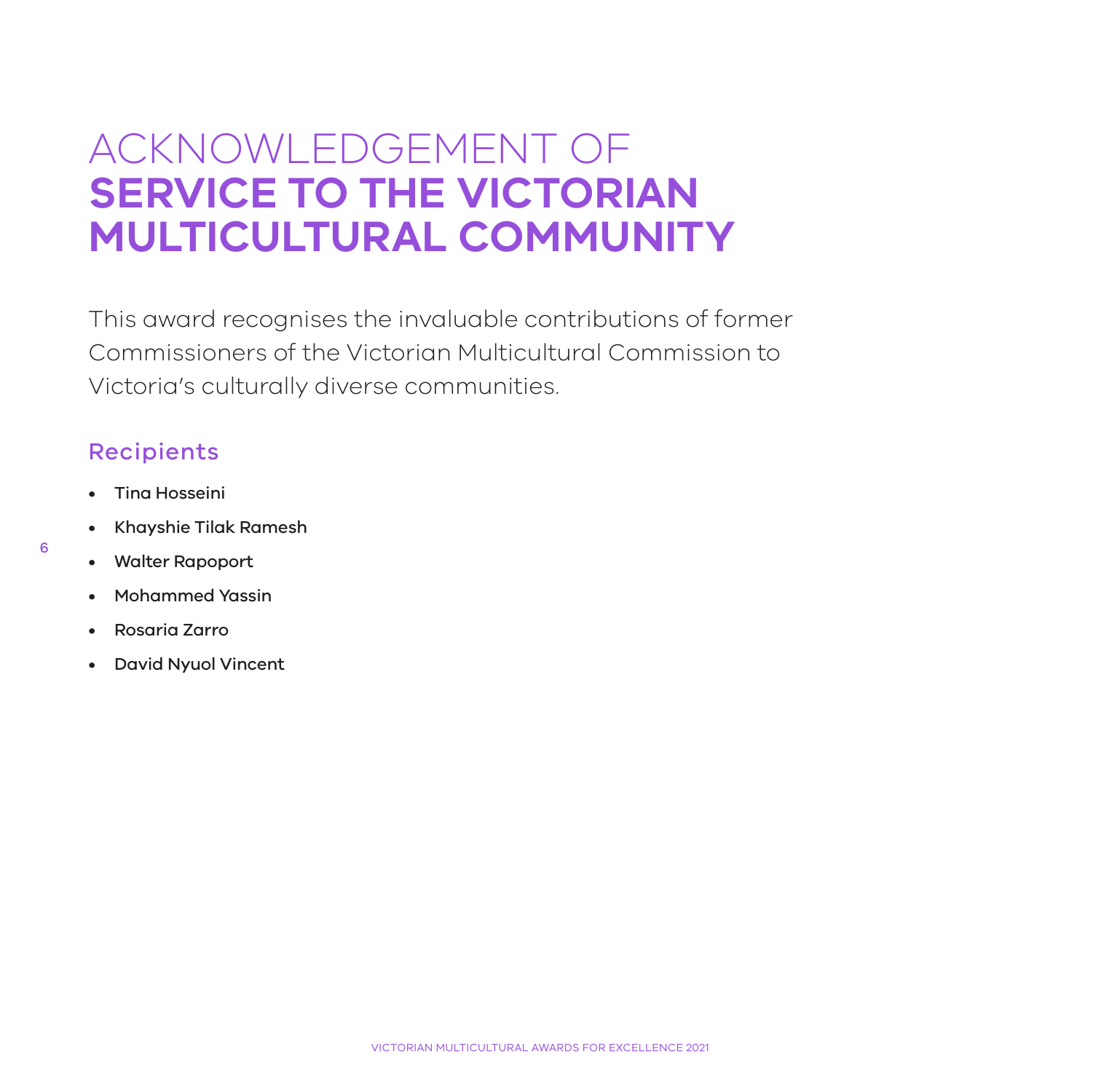

This award recognises people and organisations that support or advocate for the rights and needs of newly arrived refugees and asylum seekers, improve access to settlement services and/or employment pathways, and create opportunities for participation, contribution and belonging.

### Winner

#### Natalija Nesvadba

Natalija Nesvadba is the manager of the Multicultural Services Unit at Mercy Health and has been fundamental in delivering projects that are tailored to migrants and refugee women and their families. Some of the projects include setting up a special clinic for pregnant Burmese refugees, providing support to young women who have experienced female circumcision and working with local community leaders to provide information on how to access services at the hospital. Natalija is always identifying ways to improve outcomes for migrant and refugee women's health needs, and ensuring these are front of mind for Mercy Health as an organisation.

## Highly Commended

#### Khalil Ali Khalil

Khalil Ali Khalil has dedicated his time to assist new refugees from Eritrean, Ethiopian and Sudanese communities with their schooling for many years. He regularly assists single parents with school drop-offs and acts as a role model for the children. Khalil's assistance has allowed the children to succeed in school and has helped single parents access employment and improve their language skills. During the COVID-19 pandemic, Khalil provided important information on the lockdowns, personal protective equipment and essential food to these families. Khalil's efforts to engage families at an early stage has helped young children stay in school and families to better connect with the community.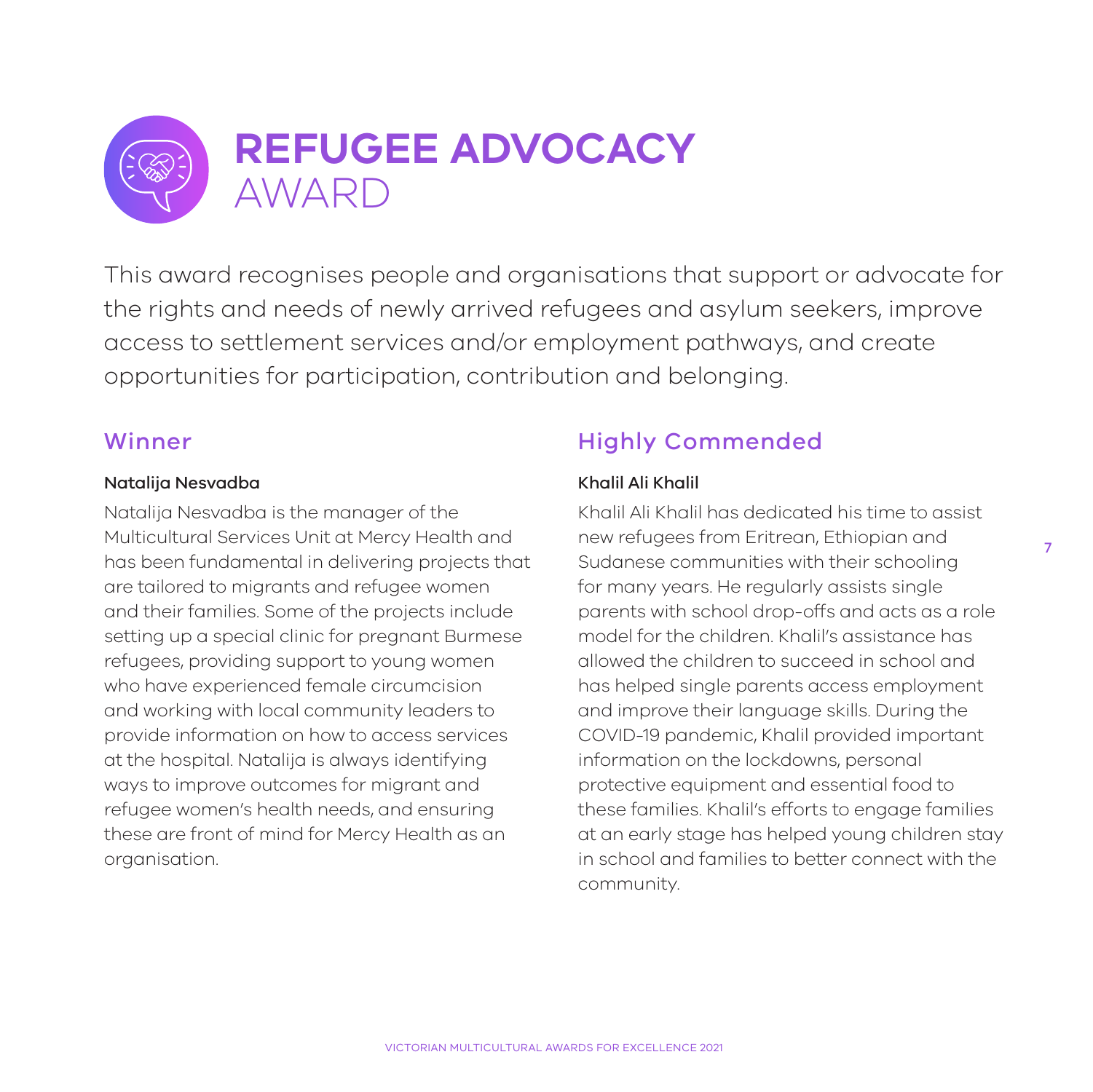

This award recognises people and organisations that develop and implement sporting programs that aim to build social cohesion and harmony across communities.

## Winner

#### Chris Hatzoglou, Sunshine Heights Cricket Club

Through his role as president of the Sunshine Heights Cricket Club, Chris Hatzoglou, spearheaded the All Endeavouring Each Achieving initiative to encourage people from culturally and linguistically diverse backgrounds to participate in sport. Through Chris's efforts, the club's participation has grown from 50 to over 200 people. Chris has helped create an induction program, advocated on diversity and inclusion, lobbied for better facilities, raised sponsorship money and helped build capability in volunteers including coaches both senior and junior. His efforts have helped many community members resettle in Australia and has given them an environment through cricket to feel safe and welcome.

## Highly Commended

#### Sam Atukorala

Sam Atukorala is a well-known community leader in Victoria, a respected mentor to people from culturally and linguistically diverse backgrounds, and a professional in the community sector. He is an AFL Diversity Program Ambassador and a Community Ambassador for Cricket Australia. He has organised footy trips, events and several key projects in Shepparton to support young people from new and emerging communities to engage in soccer. Sam's significant contribution to these projects not only helped break down barriers and build sustainable relationships but also created a smooth transition for young people from new and emerging communities to settle into life in Australia.Cricket Club. Chris has been instrumental in supporting these young people financially, socially and emotionally as they make connections in their new community.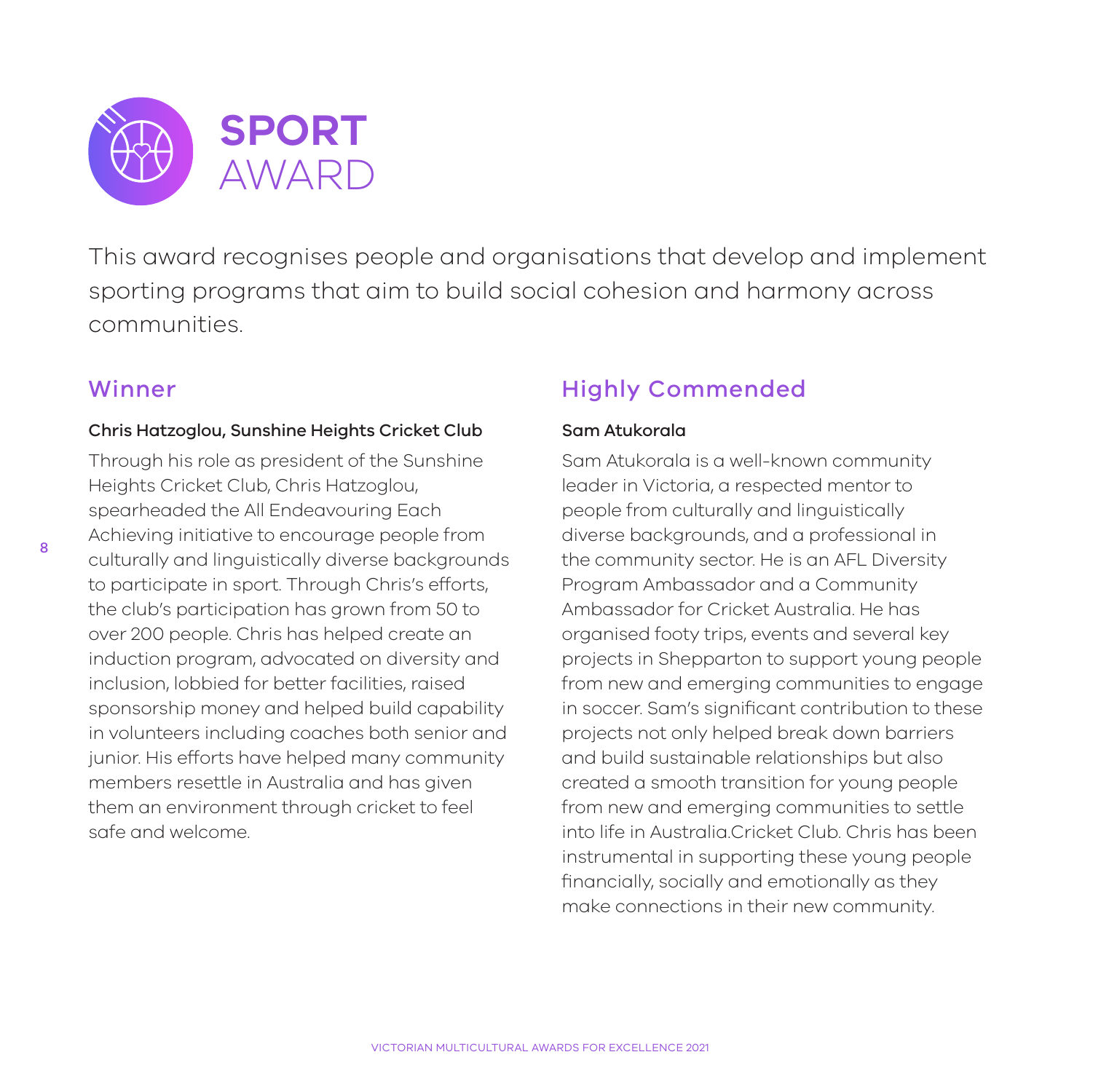

This award recognises the outstanding contributions of a young person, group or organisation that provides leadership, empowerment and support to young Victorians from culturally diverse backgrounds.

## Winner

#### Shenei Meisi Penaia

Shenei Meisi Penaia has been a frontrunner in streamlining COVID-19 information to her Maori and Pacific Islander community, especially to elders. She has worked with The Pasefika Navigators, a youth advocacy and advisory group, to circulate reputable health information into her community to debunk misinformation on COVID-19 related issues. The success of these collective efforts promoted participation in vaccination days exclusive for Maori and Pacific Island people.

Shenei has also assisted Pacific Island Creative Arts Australia (PICAA) in putting together a cultural appropriate food and essentials drive for families in need.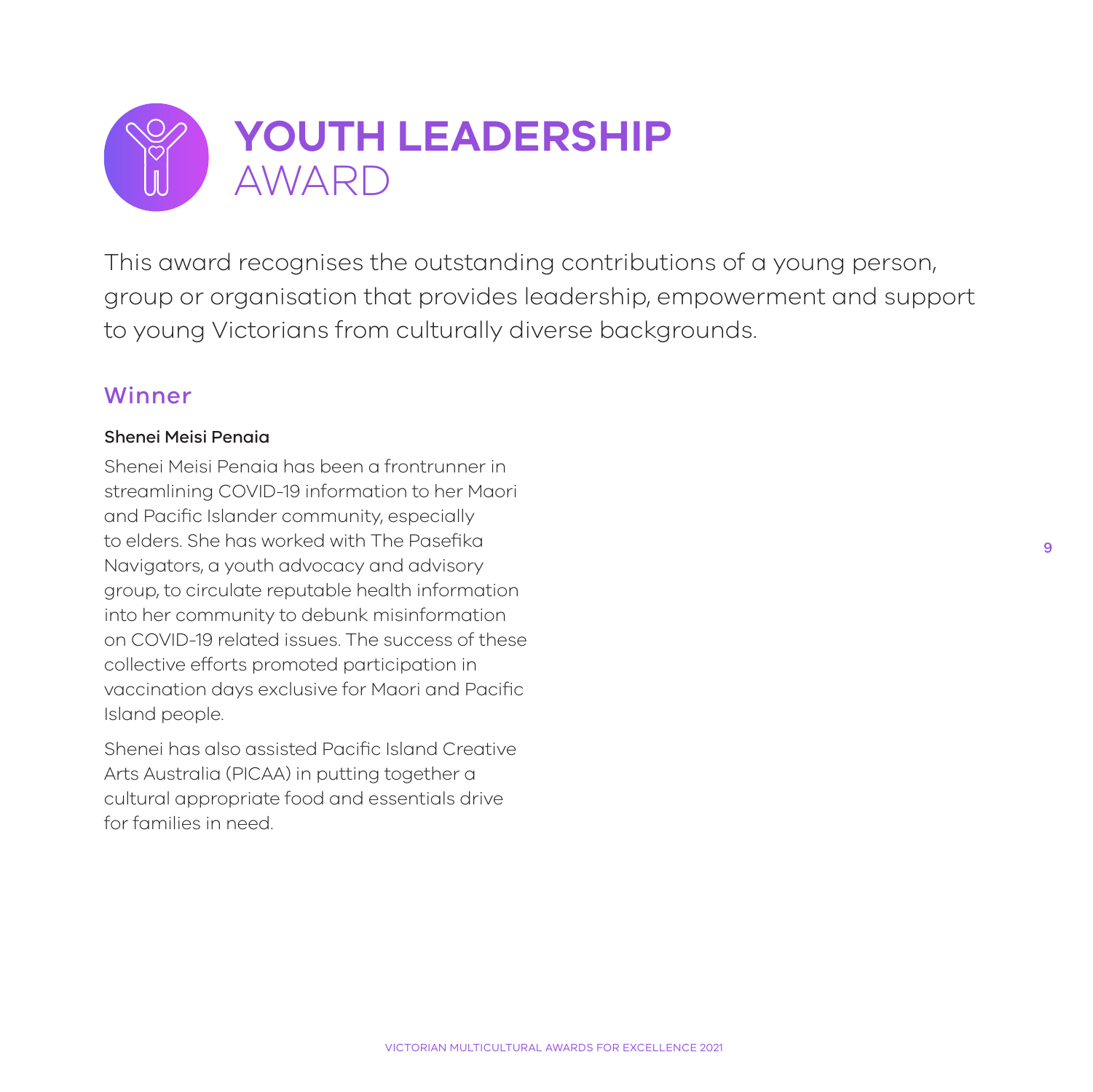## **COMMUNITY RESPONSE AND RECOVERY** AWARD

This award recognises people, groups or organisations that have directly supported multicultural communities impacted by a crisis, or people, groups or organisations of diverse backgrounds that have volunteered to support crisis response and recovery efforts in Victoria.

## Winners

#### Marwo Mohammed Salat

Drawing on her language skills in Somali, Arabic and English, Marwo Mohamed Salat was instrumental in addressing multiple needs of local African communities profoundly impacted by COVID-19.

Marwo communicated and coordinated needs for isolation requirements and maintained regular contact with people in public housing. She facilitated urgent food, medical and household supplies, personal and cultural needs, and coordinated with local charities, government agencies and service providers to ensure ongoing support and comfort. This included arranging devices for remote schooling and other communication technologies to keep the affected residents informed.

Culturally and linguistically diverse communities representing Somalia, Eretria, Sudan, Ethiopia were greatly supported by Marwo's tireless efforts to coordinate the needs of affected residents.

#### AfriAus iLEAC INC & LUVPACKS PARTNERS

AfriAus iLEAC (Inspire Lead Educate Advocate for Change) provided 533'Luvpacks' to single mothers, women with large families, under/ unemployed women, women with disability and other vulnerable or emerging communities during the COVID-19 pandemic. Luvpacks comprised food, baby necessities, household items and personal protective equipment.

AfriAus iLEAC also delivered health information and COVID vaccine online sessions. Their efforts increased food security for community members who were isolating, which reduced stress, anxiety and fear of going without.

The specific needs of the multicultural communities were addressed within a culturally appropriate strategy, which has increased trust amongst community members. Many community members were supported by AfriAus iLEAC, including people from Liberian, Congolese, Sierra Leonean, Malawian, Rohingya and South African backgrounds.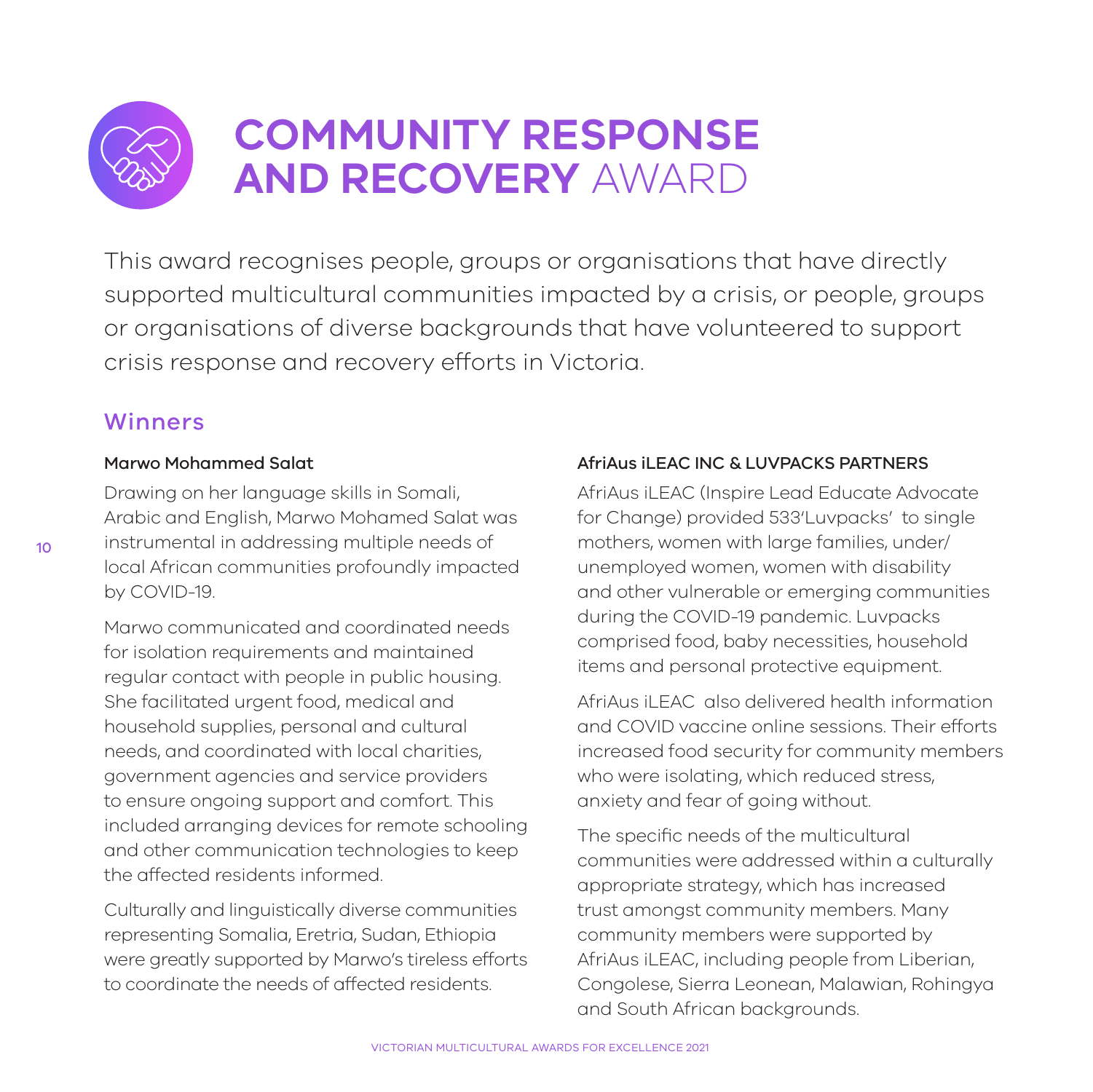#### West Welcome Wagon Inc

West Welcome Wagon provided essential items including clothing, furniture, bedding, linen, kitchen items, electrical appliances and whitegoods to refugees and asylum seekers in Melbourne's west. Partnering with community kitchens, two new projects delivered large volumes of weekly food bundles and sanitary items via contactless delivery during recent bushfires and lockdowns.

 West Welcome Wagon delivered 129,500 prepared meals to community organisations across the state despite many local kitchens shutting down. They also leveraged partnerships with RACV and Lifeline to communicate mental health messaging. Over 875 households were supported by the organisation across refugee and asylum seeker communities from over 30 countries in the Brimbank, Wyndham, Hobsons Bay, Maribyrnong, Moonee Valley and Melton local government areas.

## Highly Commended

#### Moustafa Fahour OAM

Moustafa Fahour worked tirelessly in 2020 and 2021 to prevent the spread of COVID-19. Moustafa created community hubs to provide assistance to Muslims in isolation, welfare checks, food support and also explained restrictions to those in isolation.

Additionally, he organised online community forums to inform Muslim and Lebanese

communities on vaccine safety and ways to reduce community spread, as well as explaining the financial payments available to those in isolation.

He organised a testing centre at the Islamic Museum of Australia and tasked volunteers to contact families in isolation, while also recommending Muslim psychologists for those experiencing mental health issues.

#### Tenants Victoria

Tenants Victoria provided legal support to tenants from culturally and linguistically diverse backgrounds to understand and navigate newly legislated pandemic protections and rental grants throughout the COVID-19 pandemic.

They assembled a team of skilled multilingual community engagement officers who speak Dari/Farsi, Arabic, Dinka, Mandarin, Cantonese, Punjabi and Malay to support diverse communities in their own language and ensure they were informed of their rights. Tenants Victoria engaged with renters creatively through online means: Facebook Live chats, Instagram Live chats, Zoom talks and other social/ traditional print media channels.

The team translated resources in five languages spoken by communities facing pandemic financial hardship – Arabic, Chinese, Dari/ Farsi, Dinka and Punjabi – and delivered online training sessions, information sessions and distributed Tenants Victoria's posters and booklets within key local government areas.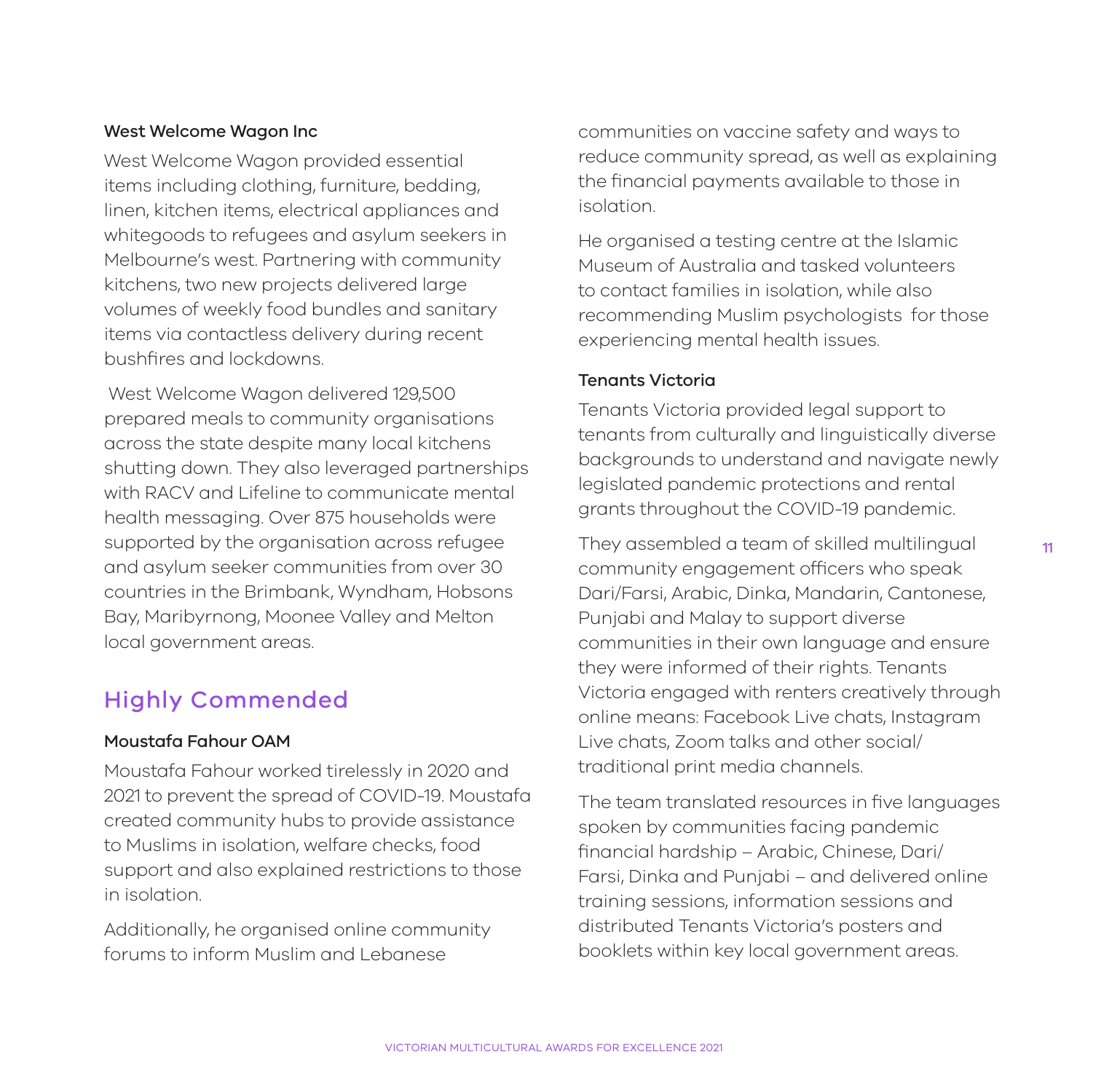

This award recognises artists, performers and organisations that develop and implement arts programs or initiatives that aim to improve intercultural learning or social cohesion through participation and performance.

## Winner

#### SalamFest Inc.

SalamFest is an annual cultural event showcasing the depth and breadth of Muslim arts, culture, food and spiritual traditions in Melbourne as a creative response to Islamophobia. The arts festival is for all Victorians and aims to boost cross-cultural social cohesion for Muslim communities, Muslim women's collectives, Turkish communities, Indonesian communities, Arab speaking Muslim communities and faith-based schools.

The festival is held at iconic venues like Queen Victoria Market and Deakins Edge and actively surveys patrons on their support, awareness, and positive perceptions of Muslims. Since it started, Salamfest has created positive change in awareness, support and understanding of cross-cultural communities.

## Highly Commended

#### Cross Encounters

Cross Encounters is a performing arts collective running a series of programs and events that focus on Australian-Asian performing arts, cultural expression and arts residency programs. Their 2020 production *A Stone's Throw* was the first ever professional physical theatre piece combining Chinese and Australian performers under a Chinese director, which attracted more than 550 audience members during the last two show seasons.

Cross Encounters establishes pathways for emerging artists from Asian backgrounds to develop professional careers by offering them different positions in all relevant workshops.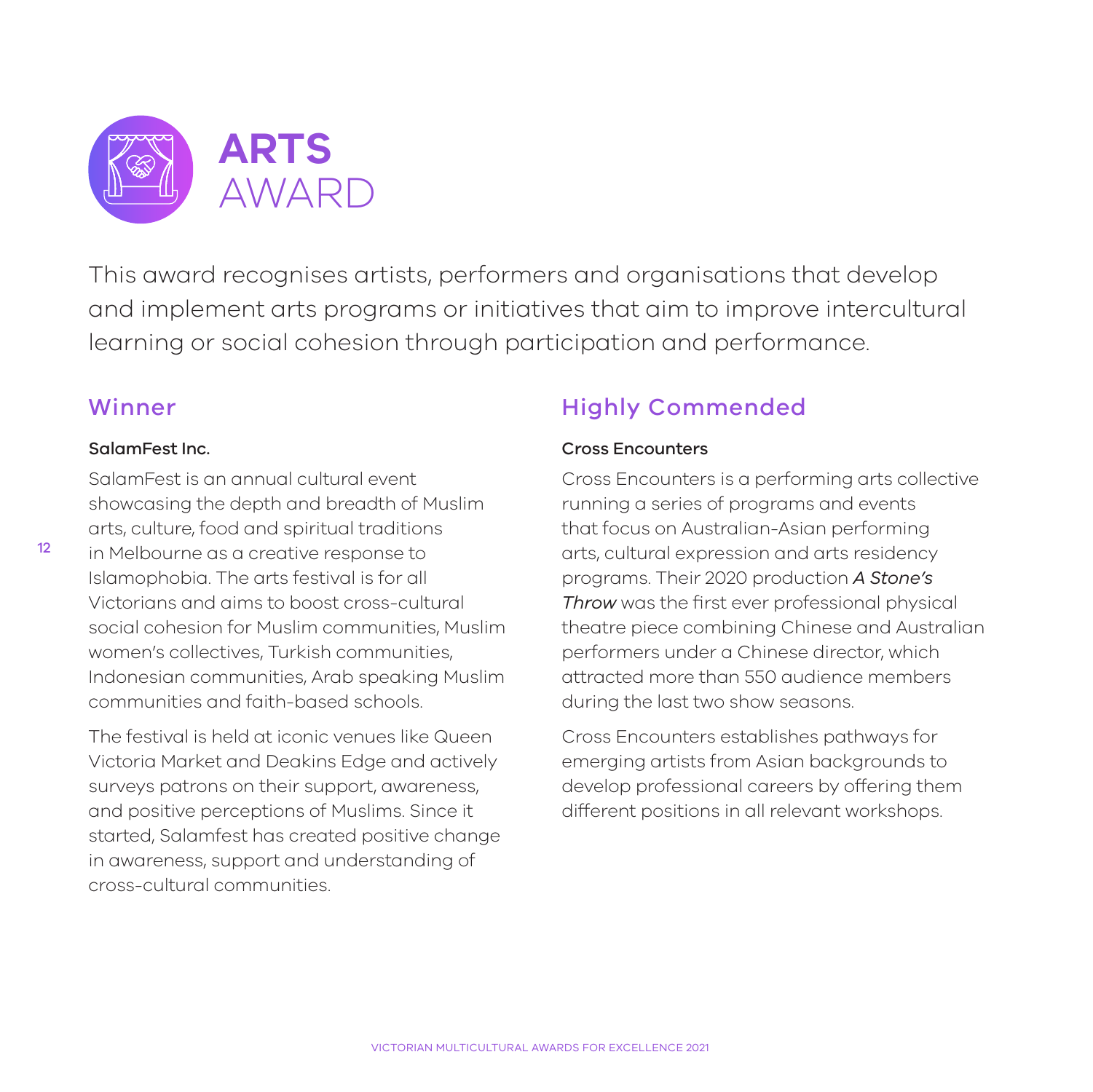#### Kimba Thompson Blak Dot Gallery

Kimba Thompson is an Australian Indigenous woman who set up one of the first Global Indigenous Art Galleries in Australia, Blak Dot Gallery. The Gallery, which is celebrating its 10th birthday this year, has been instrumental in promoting the careers of many First Nations artists and curators.

Blak Dot Gallery works with a strong network of First Nations artists from all over Victoria and Australia and has an ongoing commitment to ensuring First Nations artists have opportunities and access to a professional gallery environment. The gallery has supported and collaborated closely with global First Nations peoples, including First Nation Australians, Latinx, Pasifika, Maori, Eritrean, Samoan and East Asian artistic communities.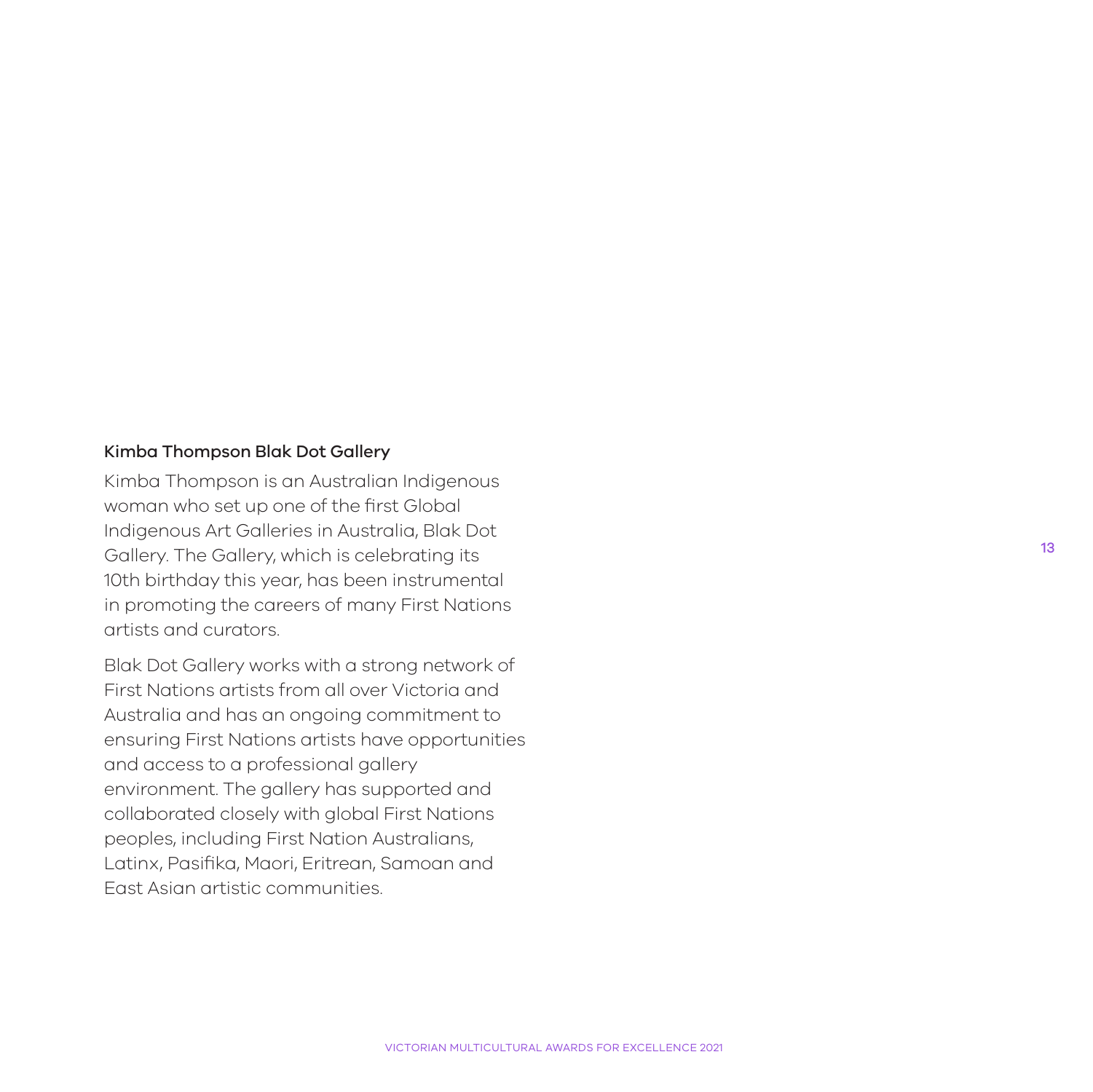

This award recognises businesses that provide outstanding service to multicultural communities in Victoria and are leading the way in encouraging diversity in the workplace.

The 2021 Business Award is sponsored by the Environment Protection Authority Victoria.

## Winners

 $14$ 

#### Liliana Bravo Quiroz - Casa Bonita Lifestyle

Liliana Bravo Quiroz created Casa Bonita Lifestyle and Casa Bonita Hub to empower and educate migrant women on how to start a business, how to run a business and how to achieve financial freedom.

The retail arm of Casa Bonita sources ethical and sustainably produced crafts from Indigenous communities in Colombia and Ecuador. The shared workspace in Melbourne's west provides a culturally safe space for learning and education.

Liliana has empowered migrant women who have come to Australia looking for a new life, to learn English and find new ways to grow as professionals. Her ongoing efforts have supported migrant women from Turkey, Colombia, Spain and Mexico.

#### Australian Multicultural Community Services

Australian Multicultural Community Services (AMCS) delivers services to Victorian multicultural communities to support older Victorians to live safely at home for as long as possible.

AMCS' services include 550 home care packages, etry-level home are support, information, referral and support services, mobile information vans, social support groups, centre-based respite, moving for life programs, volunteer visiting program and companionship, food aid and financial relief.

In addition to helping jobseekers access and secure work, AMCS also directly employs many newly arrived migrants and refugees.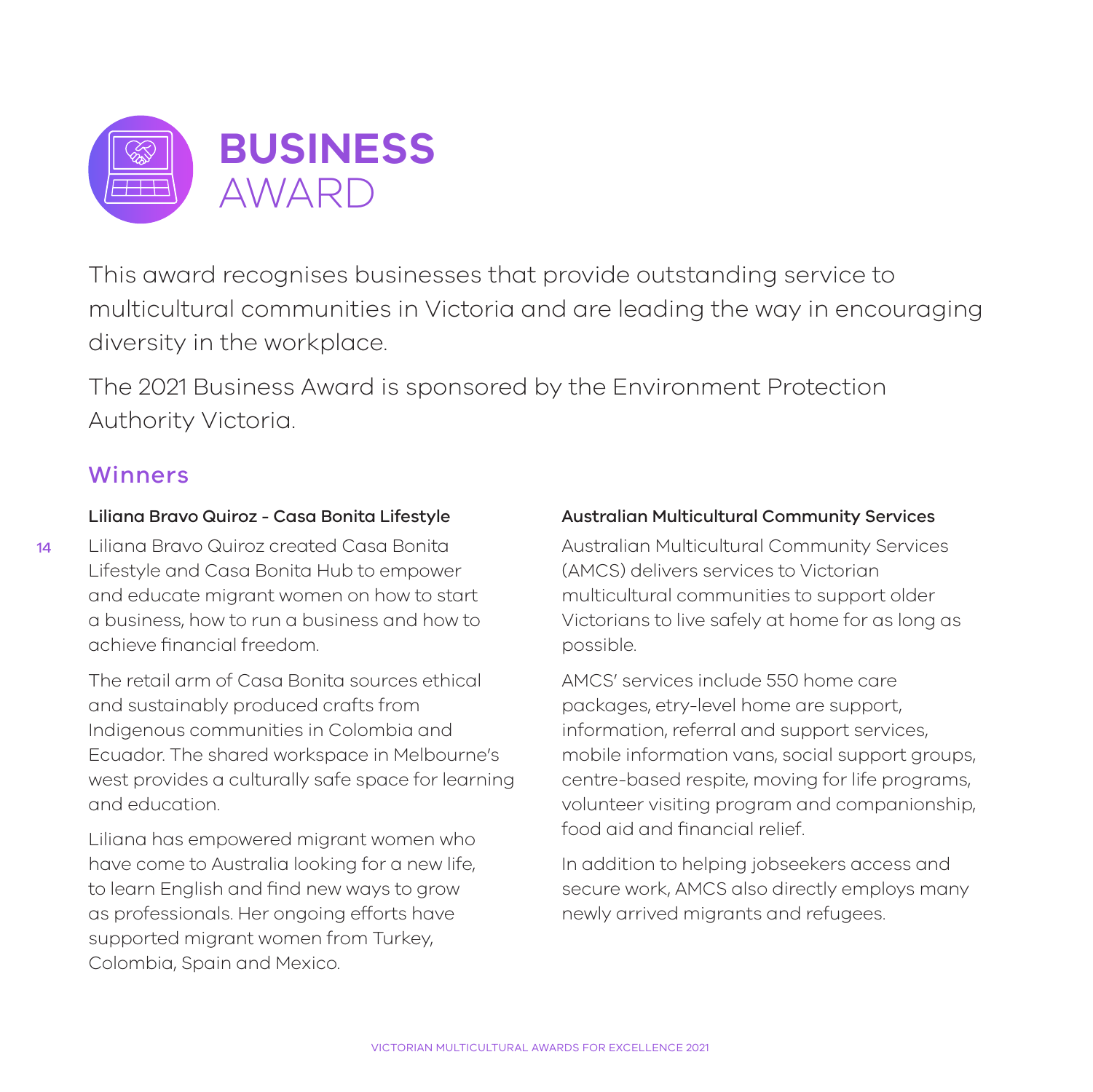## Highly Commended

#### Think HQ

Think HQ delivered over 500 distinctive COVID-19 campaigns since March 2020, specifically targeting and supporting multilingual communities with translated assets into 58 languages.

CultureVerse, Think HQ's diverse communications arm, worked as a supplier to the Victorian Government in translating and distributing COVID-19 information, which directly helped many diverse communities across Victoria to remain safe and look out for one another throughout the pandemic, armed with resources they can understand.

Think HQ has also worked with WorkSafe Victoria to deliver a campaign that informed culturally and linguistically diverse workers and their employers about the safety aspects of their roles and responsibilities, and the ways WorkSafe supports them.

#### AGAPI Care Inc.

AGAPI Care provides tailored services to people with disability of culturally and linguistically diverse backgrounds and their families. They have assisted many families with navigation of the National Disability Insurance Scheme and provide support in participants' preferred language. They also have an advocacy radio program on 3XY Radio Hellas every Tuesday, providing information about the disability sector, mental health and aged care in Greek and English.

AGAPI Care has also provided food relief, support programs and welfare checks for vulnerable community members, which have supported over 3000 people.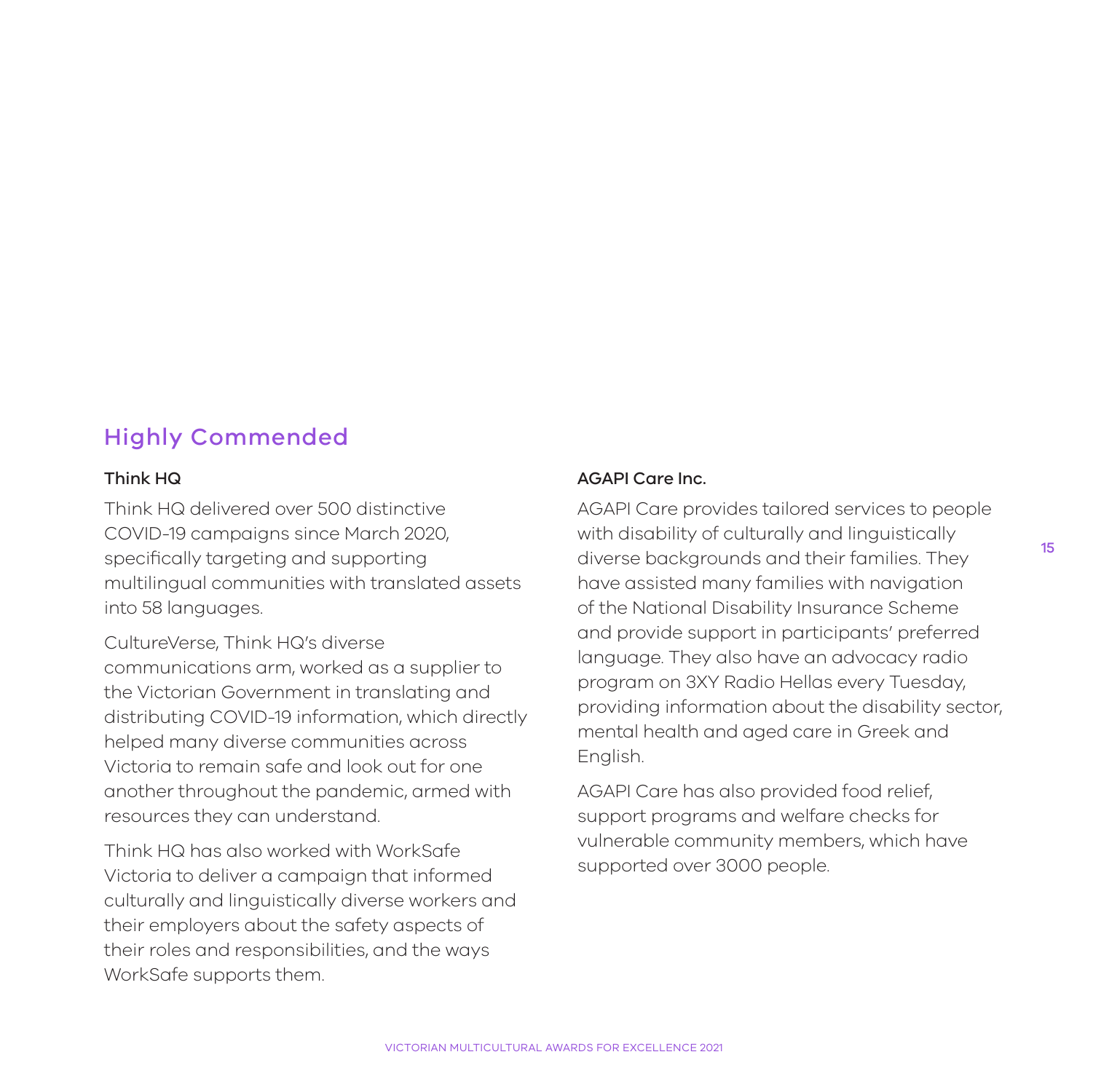

This award recognises people, units, clubs or stations working or volunteering for Victoria's emergency services that promote and champion diversity and/ or address the specific needs of multicultural communities.

## Winner

#### Foodbank Victoria

Foodbank Victoria opened a pop-up store in the heart of Melbourne's CBD to cater specifically for international students. They provide free, culturally appropriate food in a safe and welcoming environment.

Having received over 54,000 visits, the store has far surpassed its original expectation of operating for a few months and catering up to 10,000 attendees. An average of 500 students per day came for enough free food to sustain them for a week with the dignity of choice.

The store has supported international students of all ages from over 131 countries, including Brazil, China, Columbia, Hong Kong, India, Indonesia, Nepal, Philippines, South Korea, Taiwan, Thailand and Vietnam. Many of these students arrived in Melbourne just before the first semester of tertiary study was set to begin in 2020, and just before the pandemic caused mass unemployment in their sectors of employment.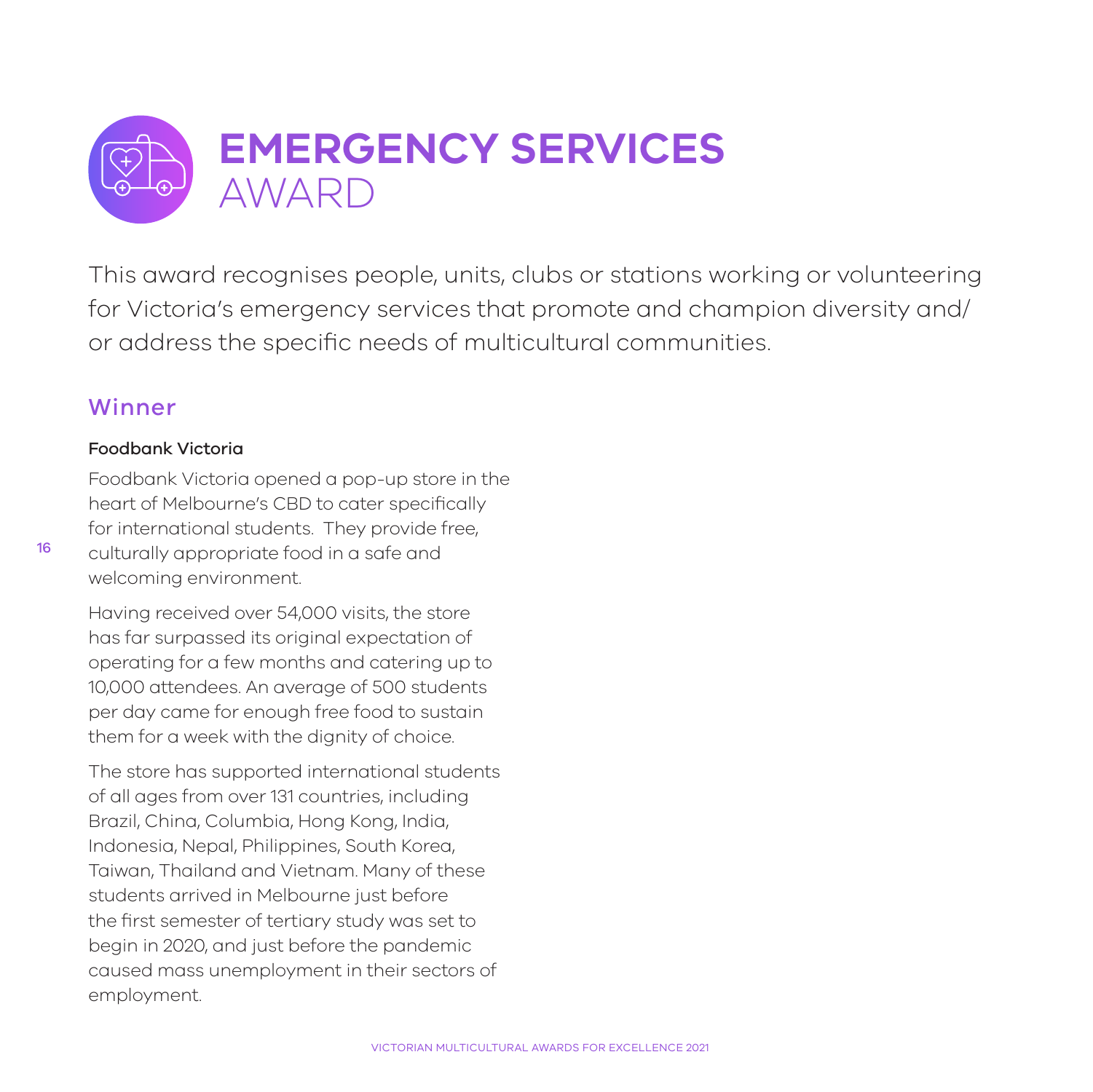17

**HEALTH** AWARD

This award recognises health practitioners, researchers and organisations that provide outstanding health care, support or services to multicultural communities.

## Winner

#### Cabrini Outreach - Asylum Seeker and Refugee Health

Cabrini Asylum Seeker Health Services address a pressing unfunded gap in primary health care and specialist mental health services for people of all cultures, faiths and ethnicities seeking asylum. They provide specialist medical care for communities who would otherwise be ineligible for mainstream public mental health care and unable to afford private specialist care.

All these services are provided free of charge and include culturally and linguistically sensitive primary nurse-led care, specialised mental health support, engagement to access welfare and supports and advocacy on policy.

Many positive case studies have come out of the program during the added stresses and uncertainties of the pandemic and lockdowns.

## Highly Commended

#### The Harmony Study Team

Harmony is a primary health model to develop, implement and evaluate a culturally competent intervention for every member of a GP clinic's staff, while also responding to the needs of their migrant and refugee patients experiencing family violence. The clinics involved are largely in Melbourne's North-West and South-East local government areas and in areas with high COVID-19 impact. Some communities residing in these areas are recognised as having limited English speaking proficiency and knowledge of the Australian healthcare system.

Harmony developed a framework for culturally competent family violence training for primary care clinicians that provides a model of care to ensure diverse victim-survivors receive the support they require.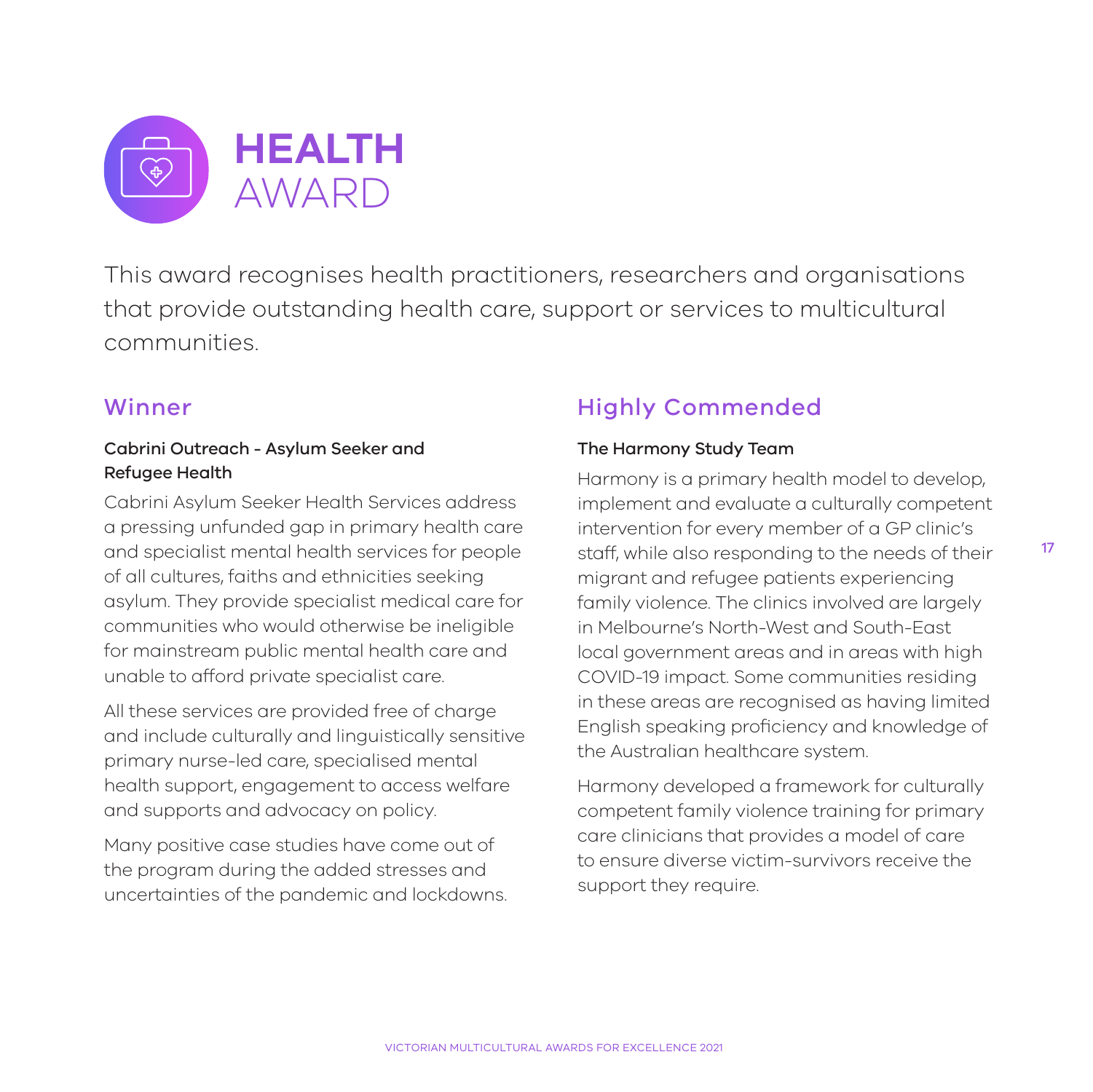

This award recognises people and organisations that promote or improve access for multicultural communities to the justice system, support or advocate for multicultural communities to address systemic issues within the justice system or promote diversity and inclusion in the legal sector.

## Winner

#### South-East Monash Legal Service

South-East Monash Legal Service developed the flagship program 'Sporting Change' to support young people from diverse backgrounds to engage constructively in their local communities. The program uses sport to educate young people about the justice system. It also uses the services of an integrated school lawyer to increase young people's access to and awareness of the justice system. Participants were empowered to understand their rights and responsibilities – affording them the opportunity for early intervention in legal problems. Some participants have stated that Sporting Change was inspirational in their decision to study law, youth work or community development.

Communities benefited include young people from a range of different backgrounds, including Pasifika, Afghan, Indian and South Sudanese.

## Highly Commended

#### Sundeep Aulakh

Sundeep Aulakh has supported cultural change in the prison system by working with prisoners from multicultural and multifaith backgrounds. He has advocated for prisoners who have specific dietary requirements, religious accoutrements and requirements to perform religious duties.

His mission has maintained a sense of dignity, welfare, safety and better mental health outcomes for inmates of multicultural and multifaith backgrounds.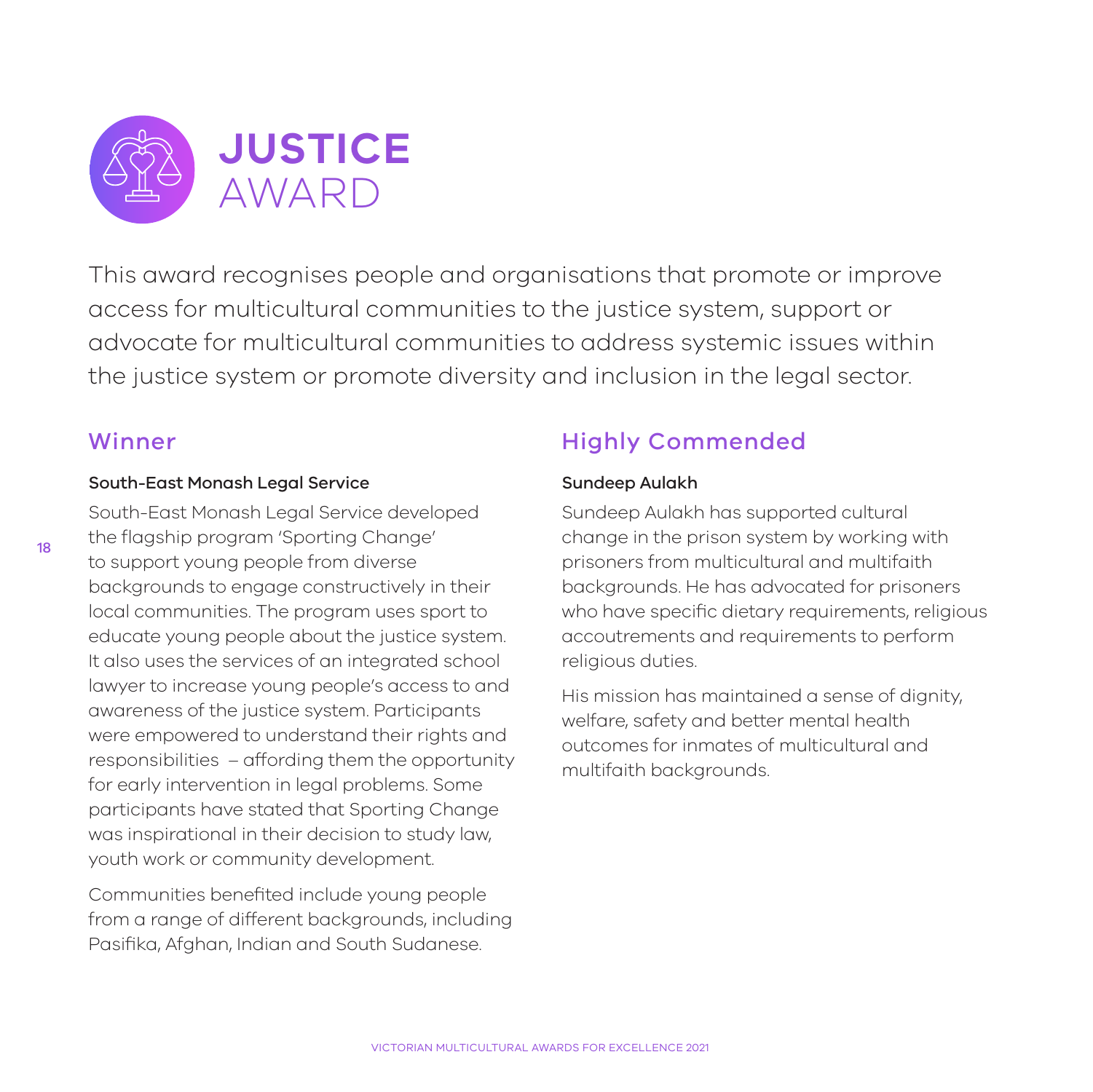

This award recognises government bodies for major initiatives that meet the needs of their culturally, linguistically and religiously diverse communities.

## Winner

#### Major Road Projects Victoria and Netflow

Major Road Projects Victoria and Netflow created sustainable opportunities for priority jobseekers and encouraged subcontractors to employ underrepresented job seekers. The Western Roads Upgrade project has already delivered in excess of 1,800 equivalent full-time roles, and once the effect on the supply chain is considered, this will come to a total of over 4,000 equivalent full-time roles. A large proportion of roles have been filled by residents of Melbourne's western suburbs, with an incredibly diverse range of cultures and backgrounds represented, includingAfrican, Indian and Vietnamese communities.

Other projects with great outcomes include partnerships with Western Chances, Western Health and the Western Bulldogs Community Foundation.

## Highly Commended

#### City of Whittlesea - International Student Wellbeing Hub Project

City of Whittlesea delivered an International Student Wellbeing Hub project in their outer metro Melbourne local government area. The council advocated for and supported international students with tailored information on health, wellbeing, housing, employment and leisure and economic development to ensure they felt welcomed and engaged, especially in response to the changing circumstances of the COVID-19 pandemic. The project fostered cross-cultural understanding and has directly engaged well over 350 international students. A local international student project reference group was established, as well as several other initiatives to engage international students creatively, provide food support and mental health wellbeing support.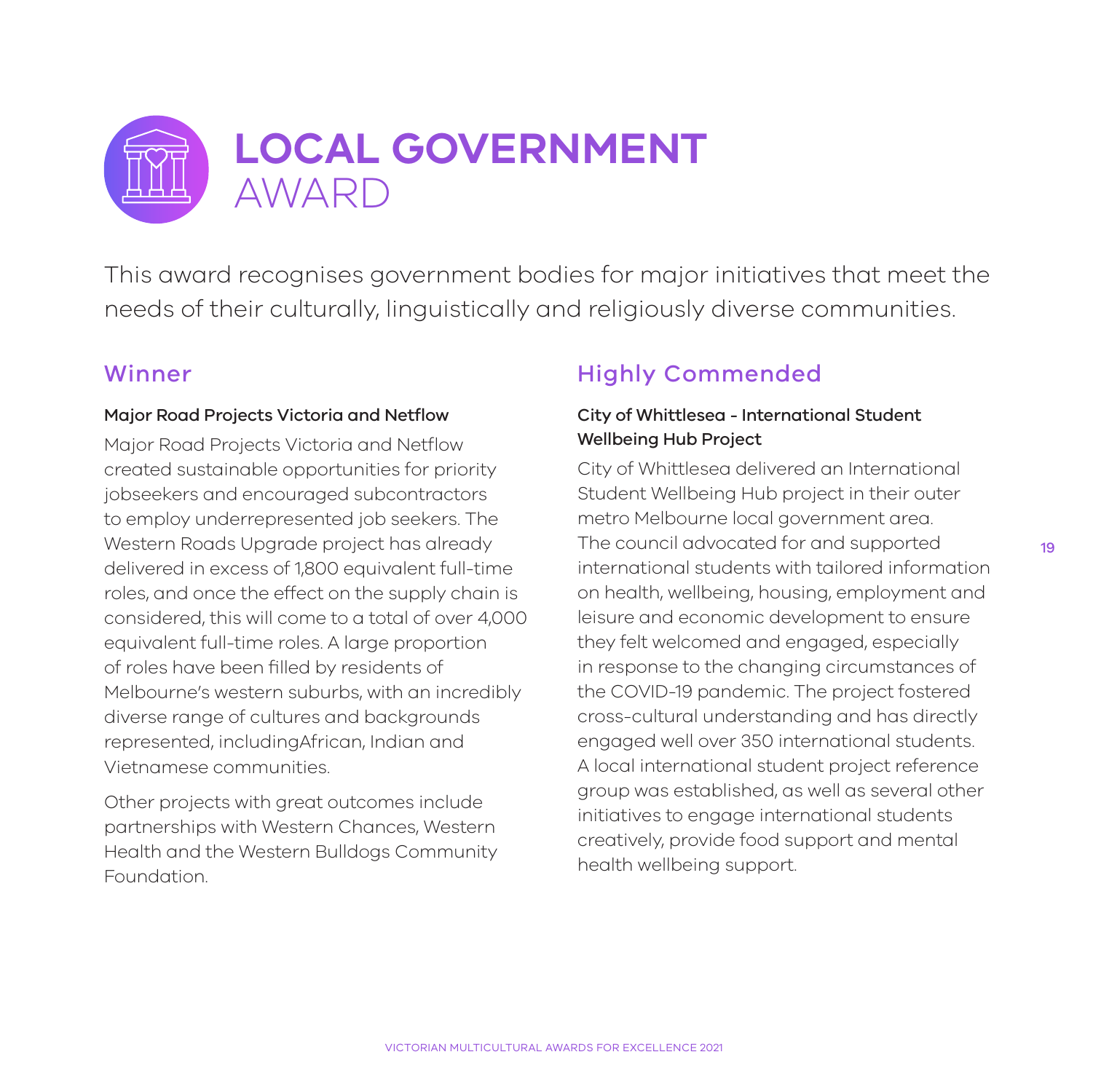

This award recognises projects or programs that have been established in the last 18 months that use outside-the-box thinking to address a problem facing a diverse community and that shares knowledge about a culture with a wider audience.

### Winners

#### Latin Stories Australia

Nuestras Voces is a community project run by Latin Stories Australia which features migrant and refugee experiences who arrived in Melbourne between the 1960s and 1980s through the eyes of Spanish-speaking communities. In total, 32 members of different Spanish speaking countries and communities trusted Latin Stories Australia with their life story to be presented to the wider community via either a documentary, a findings report, an online publication and/ or a podcast. Nuestras Voces highlights the community members' contributions to local communities and Victoria with the aim to increase understanding and engagement between different generations and multicultural communities.

#### The Deakin Centre for Refugee Employment, Advocacy, Training and Education (CREATE)

Deakin University developed a successful career clinic tailored for refugee graduates to find meaningful employment.

The scheme supported participants who come from 25 different countries, with the largest number of participants hailing from the Afghan, Iranian, and Iraqi communities. The clinic provided support through mentoring, networking, career planning and understanding of different visas and employment conditions. Over 60% of participants who completed the career clinics in 2020 found meaningful employment with the clinic's support.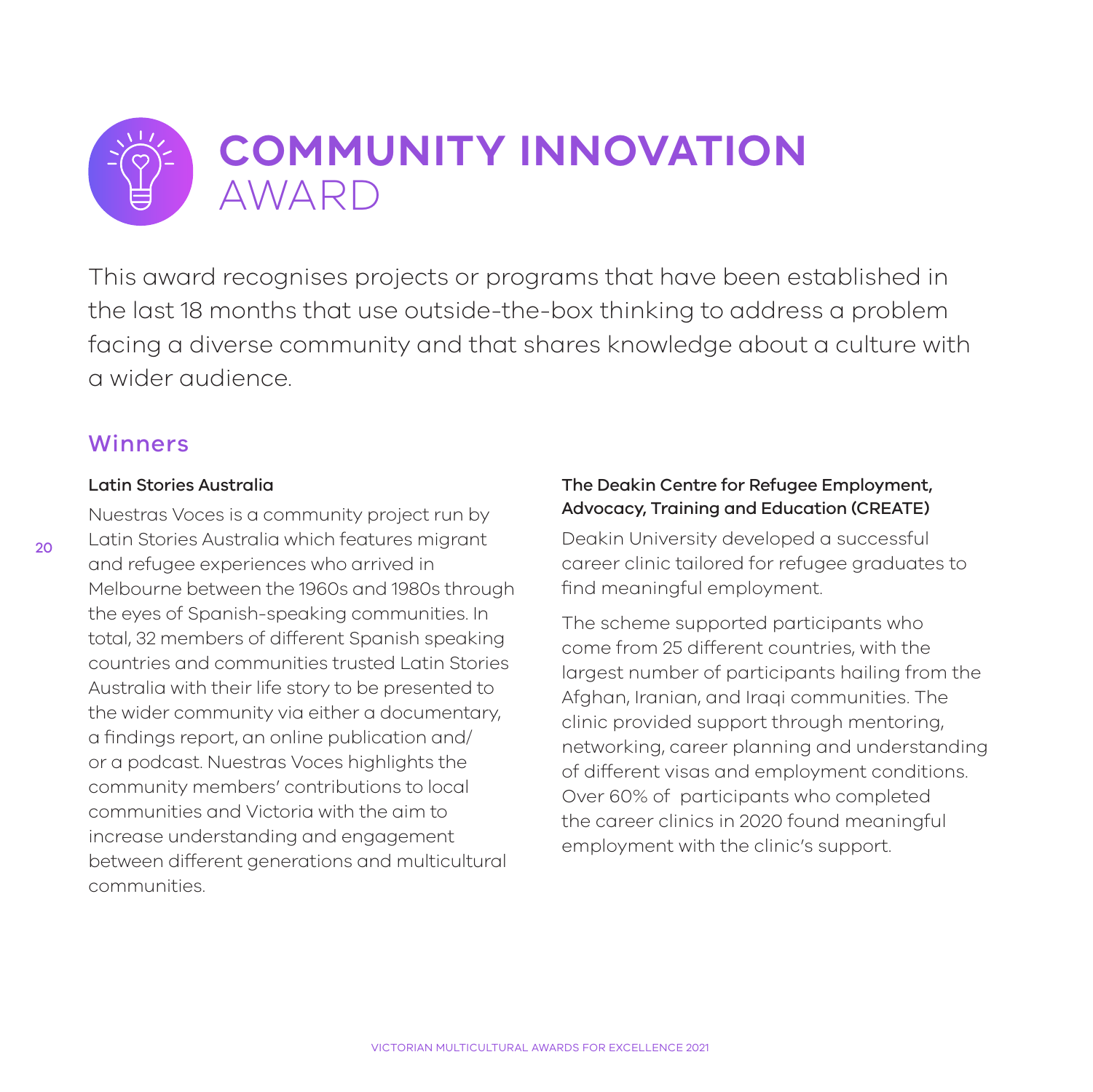#### Western Bulldogs Community Foundation

The Western Bulldogs Community Foundation was engaged by Melton City Council to recruit and collaborate with a group of young people, to support and build the capacity of community leaders. They delivered community-based support and leadership around outbreak management, COVID-19 prevention and mental and social wellbeing. This project has supported 47 young people with paid employment on a short-term project. Beyond paid work, all participants received critical training in youth mental health, COVID-19 safety and online design. The empowerment of young people allowed important messaging to reach some of the hardest-to-reach cohorts in the community in their own languages. Program participants came from various backgrounds including South Sudan, New Zealand, Samoa, Myanmar and Australia.

## Highly Commended

#### AMES Australia/Parks Victoria

Werribee Gardens Food Project greatly benefited the diverse communities in Wyndham and surrounding CALD and refugee communities, by providing nutritious food to disadvantaged families in the local area free of charge during the 2020-21 COVID-19 lockdowns.

AMES Australia used its position as a migrant and refugee settlement agency to leverage the participation of volunteers from local

diverse communities. This led to a collaboration between Parks Victoria, AMES Australia, the Sikh Temple and leaders from local communities to develop a planting and harvesting strategy. In the first year of the project, 2000 kg of vegetables were produced by the project.

#### African Focus, St Paul's African House

The 'Our voices are important in Greater Shepparton' project was the first of its kind to perform an in-depth survey of 255 adults of African background in the Greater Shepparton area. It created a broader understanding and acceptance of different African nationalities and cultures of the team members involved.

Several special reports have also been shared with key stakeholders to provide valuable information and encourage change around particular topics, including COVID-19 vaccination rollout, language and interpreter services through Monash University and tailored support to assist the African community to gain employment. This project also gave paid employment to newcomers to the workforce who have since gone on to develop their careers in other meaningful employment.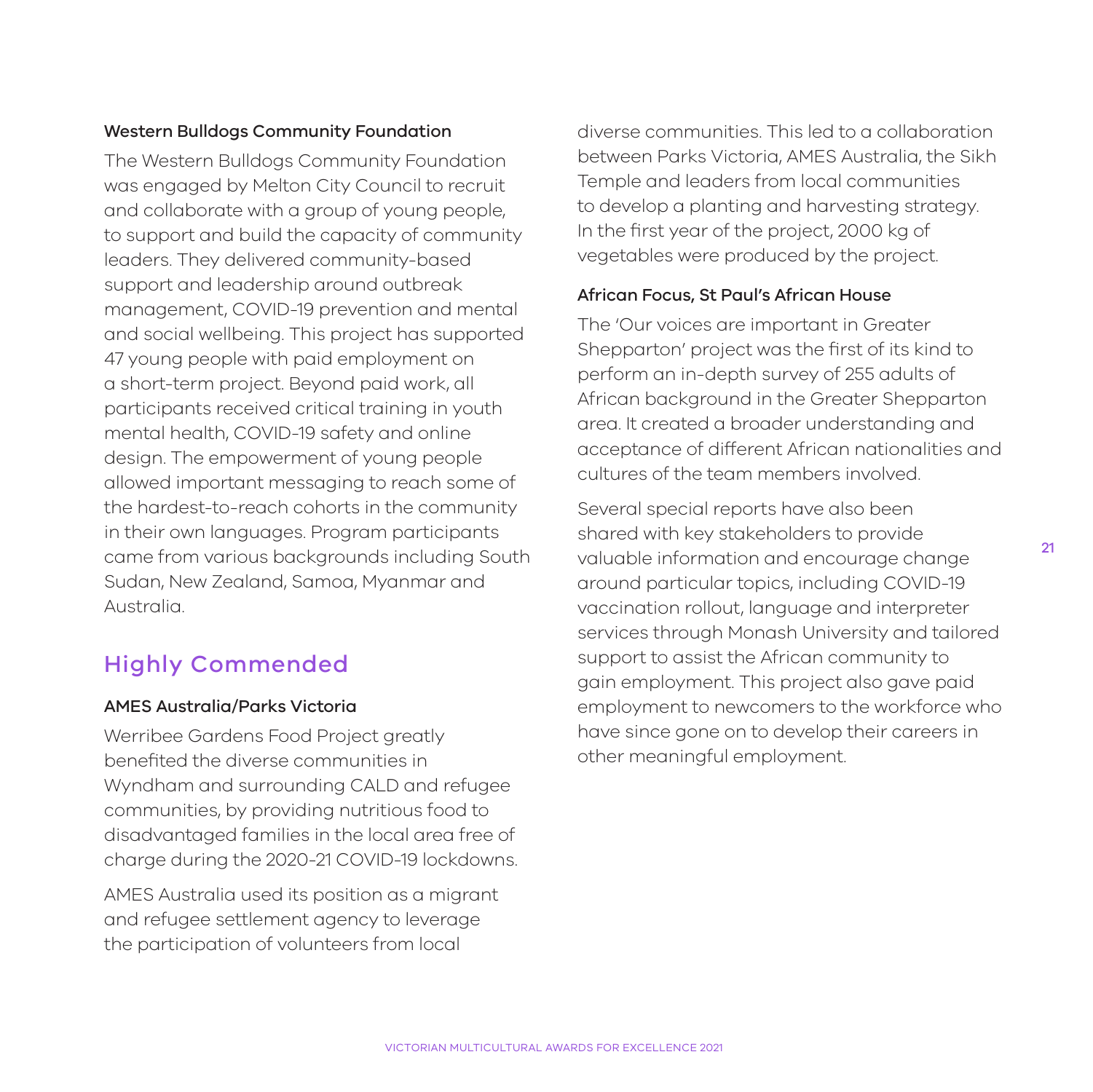

This award recognises outstanding reporting of issues of importance to diverse communities and reporting that contributes to Victorians' improved cross-cultural understanding.

## Winner

#### Channel 31 Melbourne

Channel 31 delivered a digital initiative called the Community Builder program to focus on minority, disability, health, multicultural, youth and environmental causes. Channel 31 accommodates 140 internships every year sourced from diverse cultural backgrounds providing experience in content production and broadcast operations. The channel has also worked with 32 multicultural producers, supporting the production of content reflecting and sharing the culture and lifestyles of their communities. Many of these programs are broadcast in non-English languages and were important for health messaging during the COVID-19 pandemic. A broad range of communities have used Channel 31 as a channel for connectivity and information, including faith-based communities and culturally diverse elderly Victorians.

## Highly Commended

#### Neelima Choahan

Neelima Choahan is a reporter and digital producer who produced a news package focussing on an Indian woman with a lived experience of domestic violence and coercive control. The story helped start the dialogue about how gender roles can lead to abuse and be used to control women. This has been particularly important for Southeast Asian migrant women. The story also examined the debate over criminalising coercive control, especially when considering the needs of culturally and linguistically diverse communities. This feature promotes cross-cultural understanding, enabling authorities to recognise abuse and help women. It also helped vulnerable communities recognise the difference between abuse and cultural gender norms, and seek pathways for protection.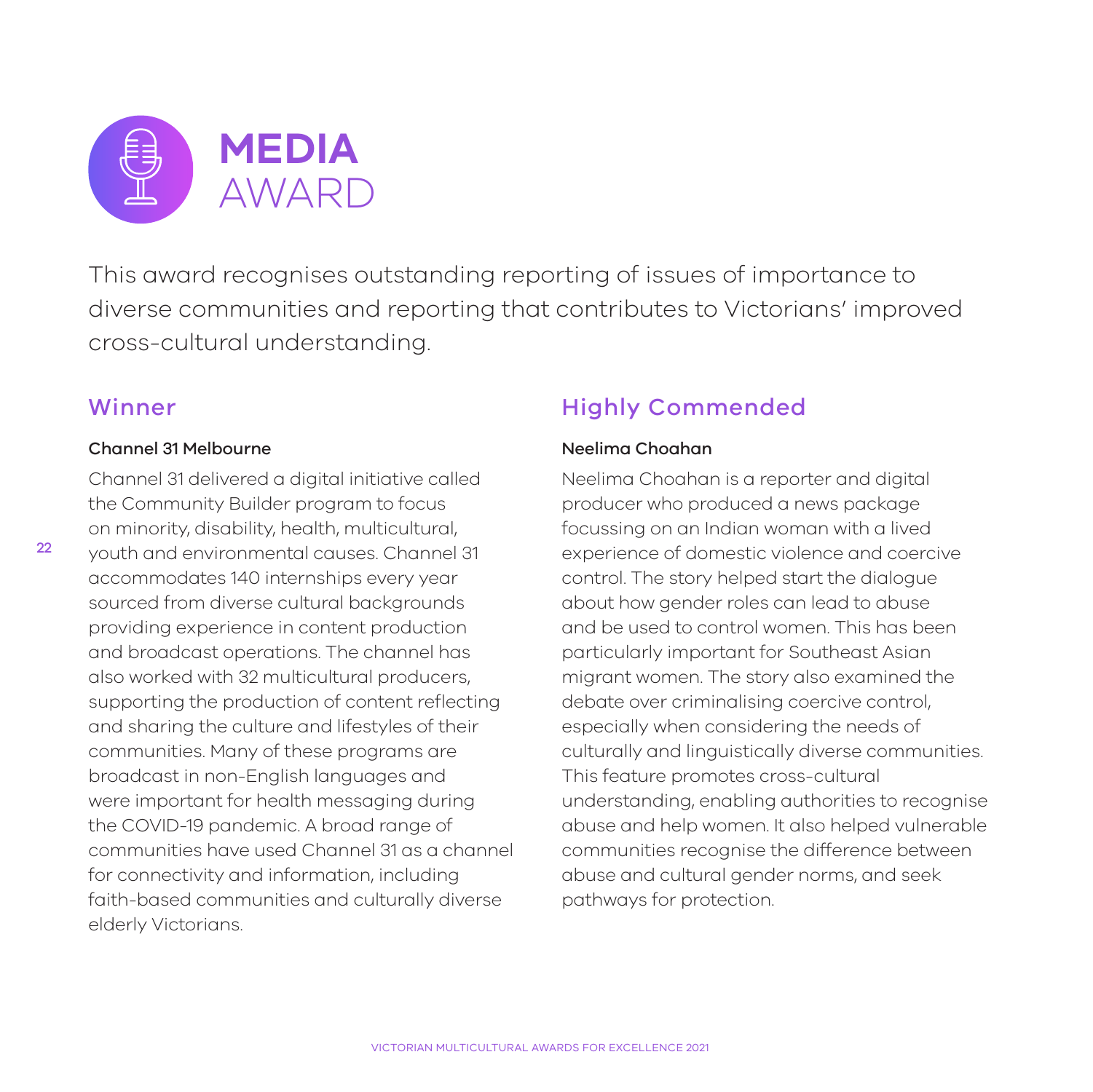#### Radio Haanji

Radio Haanji has delivered a wide range of critical information to Indian communities through its community radio station. It provided COVID response initiatives to ensure the community was aware of the latest restrictions duringlockdowns.

Radio Haanji also translated and broadcast news to keep their listeners updated with relevant current affairs.

Through a partnership with Victoria Police on the'Be Alert, Be Safe' campaign, listeners were made aware of how they can protect themselves and their loved ones against scams and other legal issues whilst sharing their own stories in language.

Additionally, Radio Haanji communicated information on voting, grants for financial hardship and campaigns on permanent parent visas.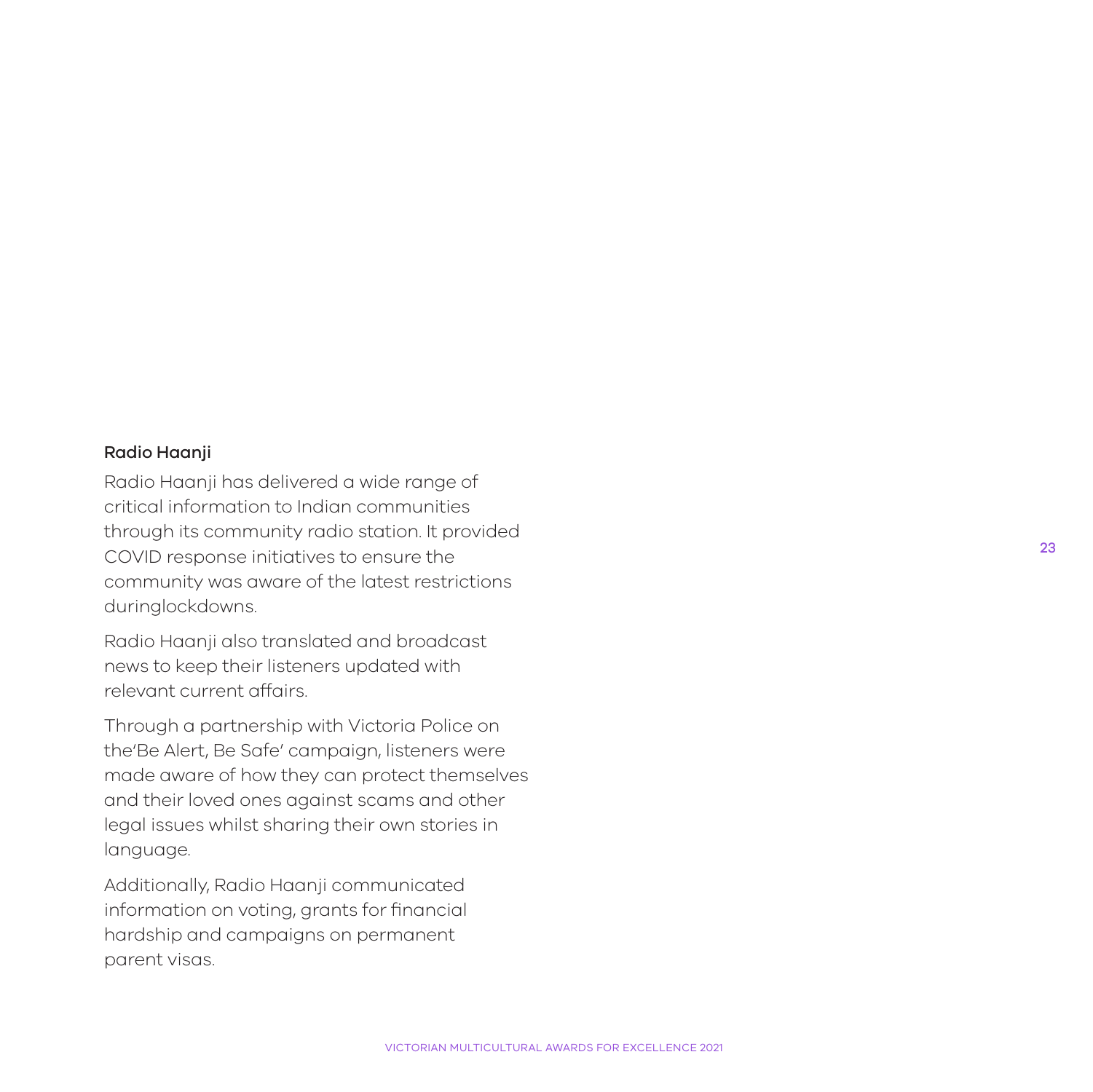

These awards recognise early childhood services, schools, vocational education, training settings and not-for-profit organisations that deliver outstanding learning and teaching programs, which enhance the social inclusion, wellbeing and education outcomes for students from CALD communities.

## Winner – Early Childhood Education

#### Bridge Road Kindergarten

 $24$ 

Bridge Road Kindergarten uses a family-centred approach to develop innovative practices that support settlement outcomes for newly arrived Victorians from migrant and refugee backgrounds. They seek to increase educator knowledge, break down barriers of engagement between families and educators and increase the capacity and confidence of educators to make appropriate referrals. Bridge Road Kindergarten has also implemented several programs to support the local community, including building a translated resource library and providing emergency food, clothing and materials for home learning. In January 2020, the Bridge Road Kindergarten Community Table supported almost 300 families by donating resources to families so they could attend the kindergarten program.

## Highly Commended – Early Childhood Education

#### Foundation House - Kinder to School Transition Project

The Foundation House worked in partnership with the Department of Education and Training to develop the Kinder to School Project: a community-based, co-designed initiative to improve early childhood development and school readiness for pre-school children and their families who are of refugee and asylumseeking backgrounds. The Kinder to School project worked with four different language communities (Arabic, Dinka, Hakha Chin and Karen) to consult, plan, develop, translate, trial and create resources for families and professionals. The Project developed six free resources in four languages and widely distributed them in the community. The innovative program has raised awareness regarding the needs of refugee and asylum seeker background families in transitioning from kindergarten to school.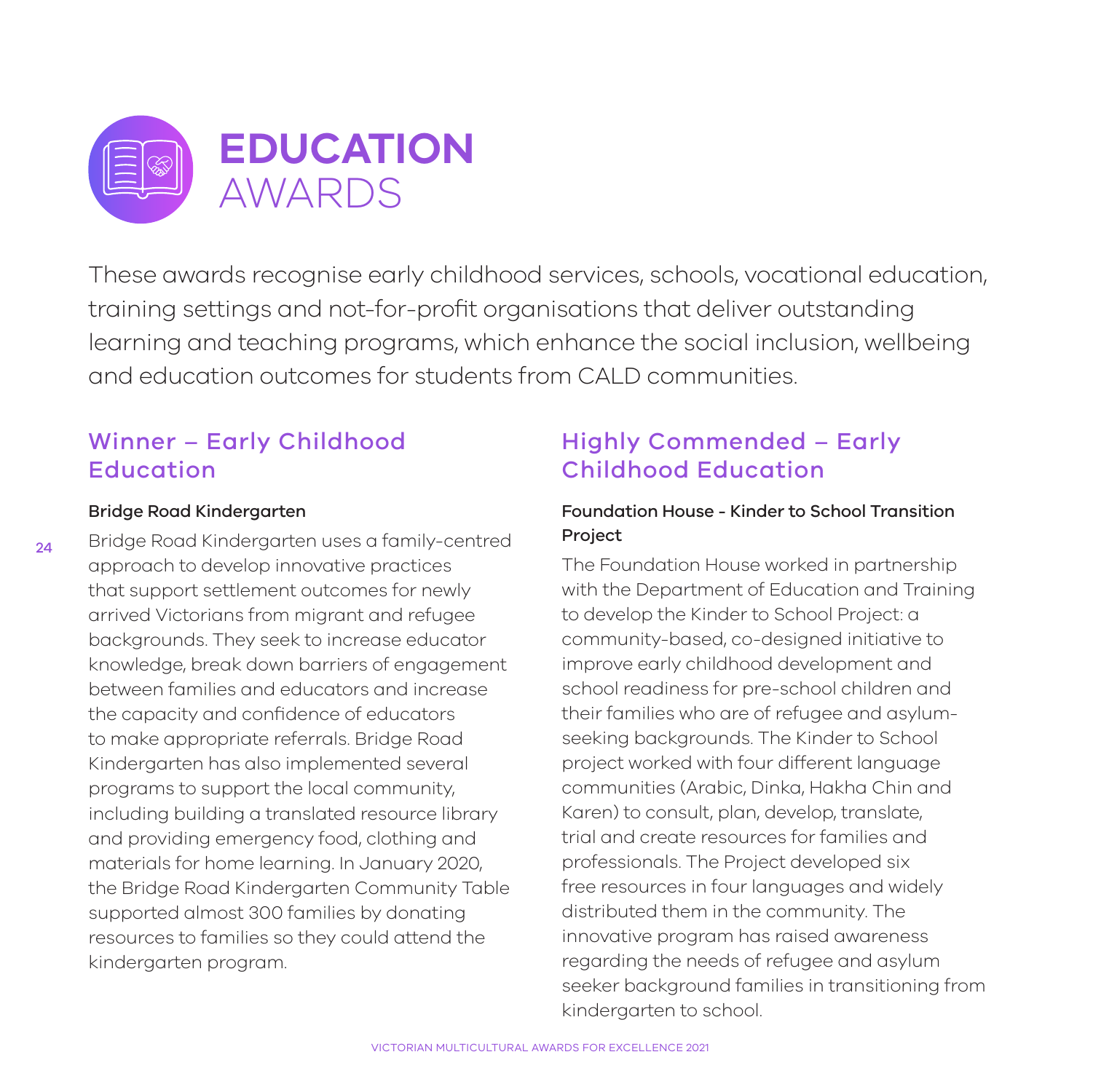## Winner – School Education

#### Hampton Park Primary School

The Hampton Park Primary School Community Hub provides an inclusive, supportive environment to develop and broaden parents' and caregivers' awareness of what they can do to support their children to engage in school and become active participants in the wider community. The Community Hub provides a welcoming and safe environment to develop friendships and support families to provide a wider range of experiences for their children.

The Hub has a playgroup, computer skill classes, craft classes, music classes for toddlers and story time. The Hub also provides English language classes to English as an Additional Language families. The classes have a broad focus of enhancing English language skills through conversational English classes, formalised lessons and purposeful engagement.

## Highly Commended – School Education

#### Victorian School of Languages - South East

The Victorian School of Languages (VSL) South-East teaches 22 languages and delivers innovative teaching programs across their three centres to help families maintain their culture and community languages.

The programs include the VSL South-East Reading Challenge, which encourages children to read books in their own language. The

challenge motivates students to experience stories from their home and incorporates parents, grandparents and community members into the children's reading experience.

VSL South-East also organises guest speakers from multicultural communities, celebrates national, community and religious celebrations and festivals and encourages students to wear national dress to lessons.

VSL South-East reinforces the value of multicultural communities in Australia and encourages interaction with members of the greater language community.

## Winner – Pre-accredited community-based Education and Training

#### Wellsprings for Women - Shipra Plander

Wellsprings for Women's Family Learning Partnership (FLP) Program engages socially isolated women and children from refugee and migrant backgrounds who face multiple complex barriers to participation.

The FLP program has pivoted between online and face-to-face learning, which has allowed women to strengthen their confidence with accessing community, education and other vital services online.

Since the first Melbourne lockdown, Wellsprings for Women has also sourced and distributed 140 free devices so learners and their families can stay connected. The program has had a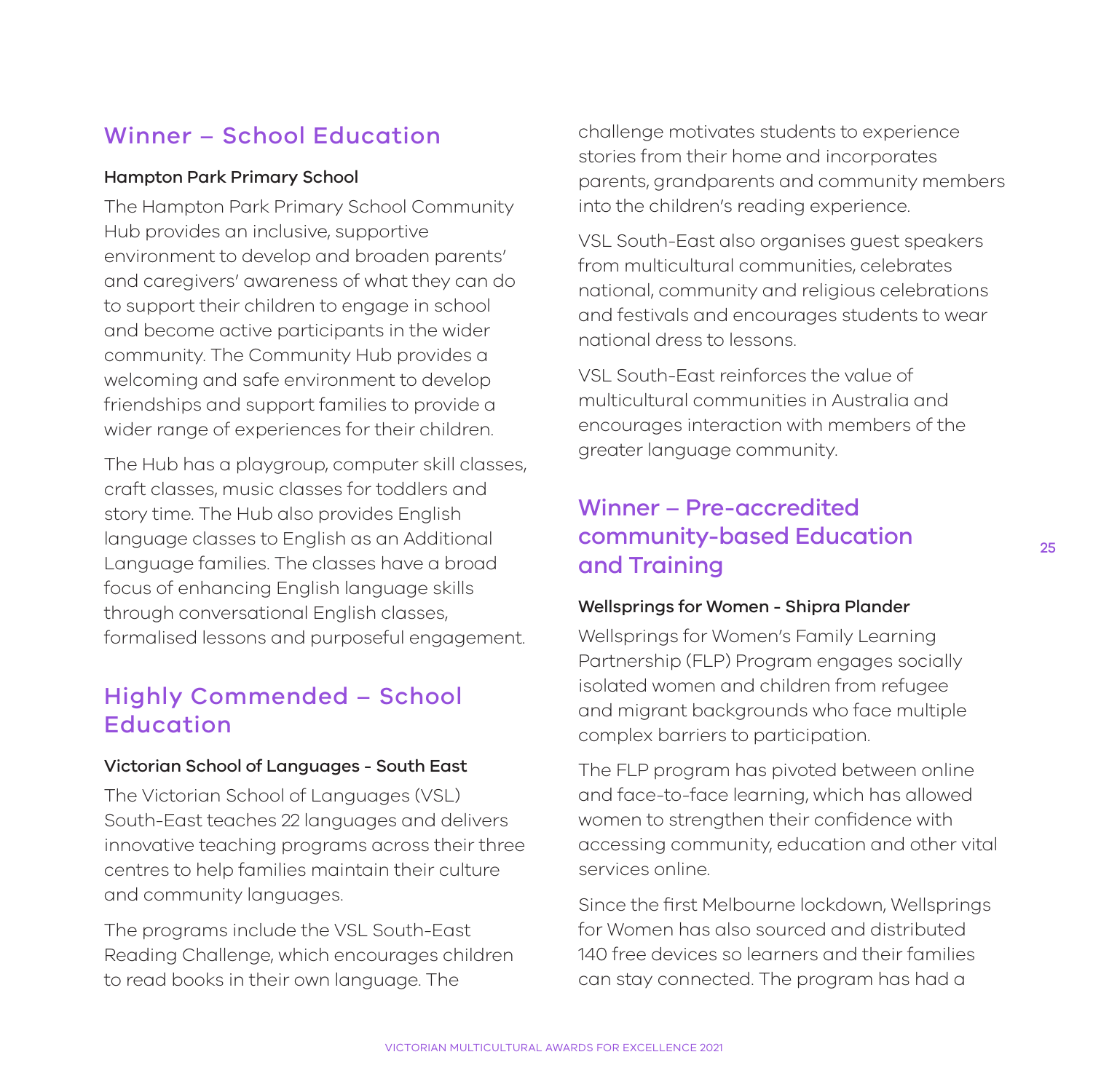significant impact of communities and families, helping them stay connected, informed and engaged in their learning through lockdown and able to access to vital support services.

## Winner – Vocational Education and Training Accredited Education & Training

#### Bendigo Kangan Institute

Bendigo Kangan Institute's Vocational English Department has delivered a suite of initiatives to support multicultural communities, including the Wrap Around program and the Adult Migrant English Program. The Wrap Around program equips students with skills to establish community networks, encourage community participation, social inclusion, work readiness, independence and personal wellbeing.

The Adult Migrant English Program provides free English language lessons to eligible migrants and humanitarian entrants aged 18 years and over. In addition to these programs, the Department has facilitated information sessions on topics such as COVID-19 vaccinations, jobseeking, legal services and health services.

Bendigo Kangan Institute also created a virtual campus community for student wellbeing and engagement, particularly engaging international students. These initiatives have delivered tangible differences to the experience of newly arrived communities and have assisted with their adjustment to a new environment.

## Highly Commended – Vocational Education and Training Accredited Education & Training

#### RMIT & The Social Studio

The RMIT Certificate III in Clothing Production Teaching Team and The Social Studio have been delivering a training partnership for refugee youth in fashion since 2009, with more than 780 people engaged in both certified TAFE courses and pre-accreditation and pathway programs. Students receive formal education from RMIT while receiving support through extra studio access and English translations from The Social Studio.

This model supports young people from refugee backgrounds by providing a more flexible and supportive model for delivery in a social enterprise/community setting. The success of the partnership has led to the development of six new models of art based social enterprise serving diverse migrant and refugee communities across Australia.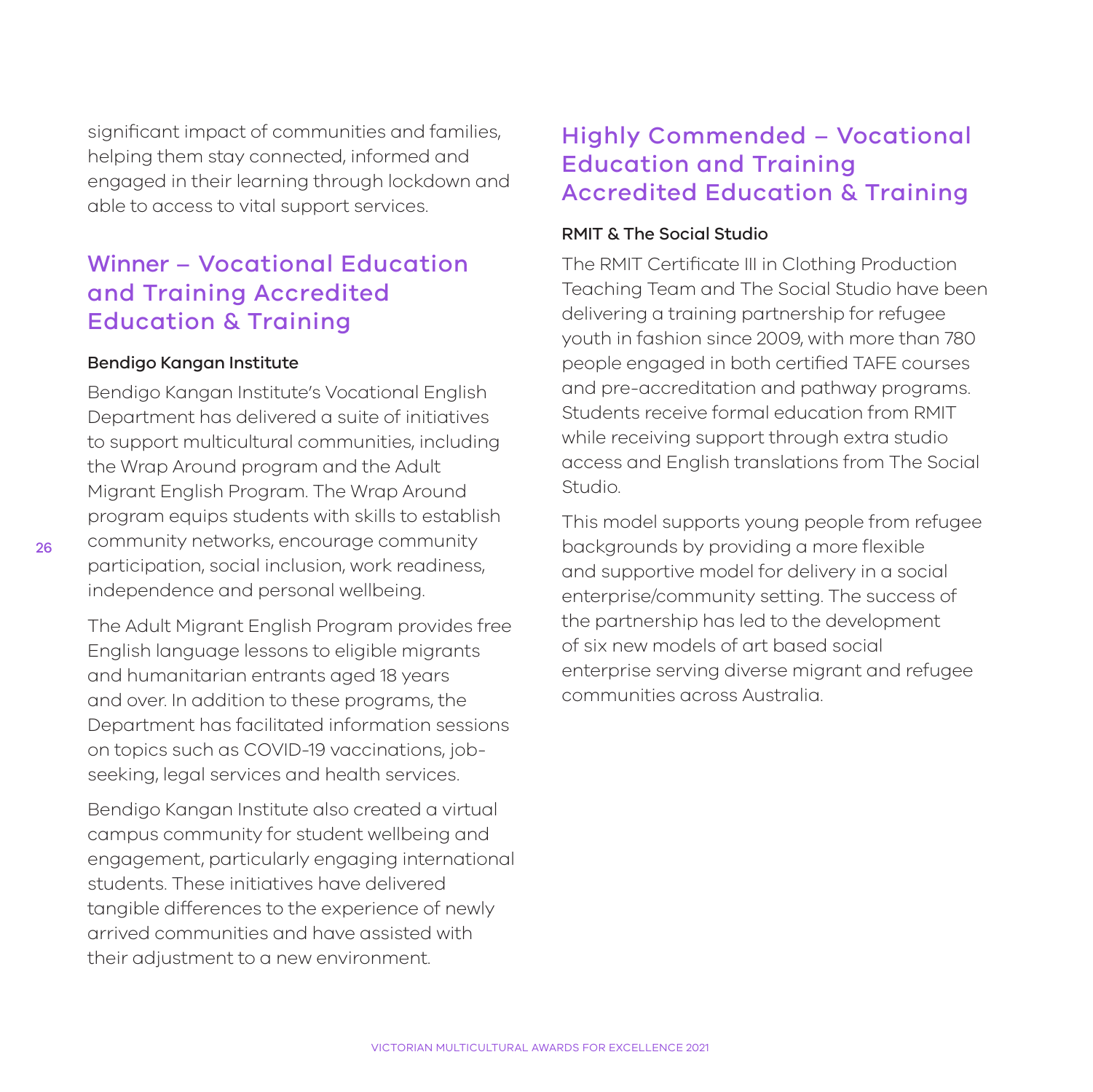

These awards recognise outstanding contributions to multicultural harmony in the field of policing.

## Winners – Police Annual Multicultural Award

#### Inspector Jason Forster

Inspector Jason Forster was instrumental in the implementation of the early culturally and linguistically diverse youth intervention as part of Victoria Police's anti-gang strategy program. Inspector Forster played a crucial role in identifying risk areas and implementing various culturally sensitive strategies to improve Victoria Police's intervention strategy.

#### Sergeant Mark Stephens

Sergeant Mark Stephens has worked for over 20 years as a Sergeant Prosecutor at the Melbourne Prosecution Unit. From the beginning of his time, he has developed worthwhile and trust-filled relationships with Koori Elders and multicultural communities to help community members reduce their offending behaviour.

## Winner – Multicultural Media Award

#### Detective Senior Constable Kenny Lin

With his language and interpreting skills and, and accounting acumen, Detective Senior Constable Kenny Lin has provided valuable support to Victoria Police. His innovative social media crime prevention presentations have provided various Chinese communities important information to build harmony and reassurance amongst community members.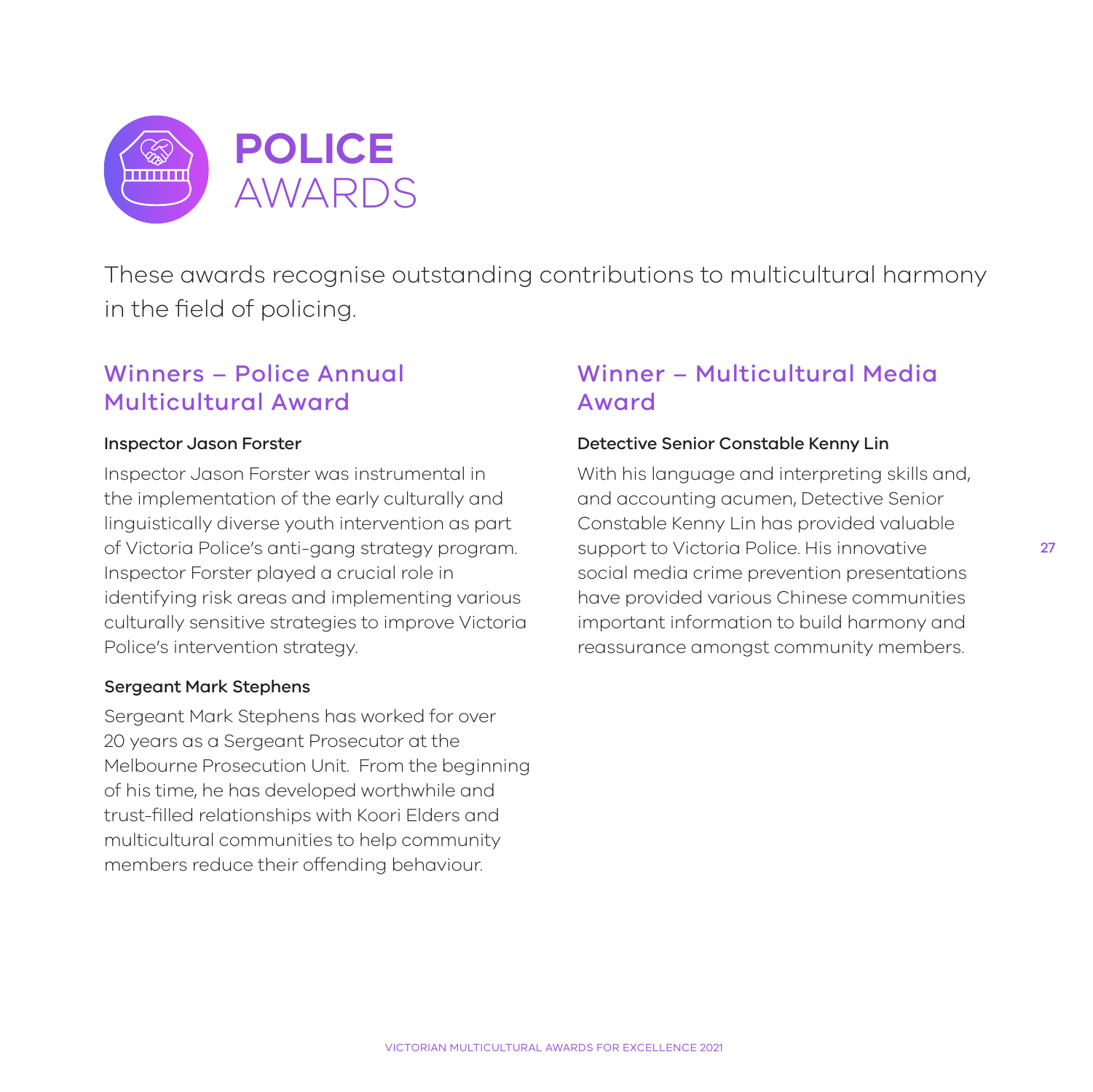## Winner – Police Community Exemplary Award

#### Dandenong Primary School

Dandenong Primary School partnered with local police to implement the Eyewatch platform, which identified barriers to family violence reporting and safety. In addition to Eyewatch, a second innovation was the Embedded Youth Outreach Program (EYOP), which paired a specialist youth worker and uniform police to assist young people who had recently been in custody. A series of training videos was produced featuring teachers working alongside the police and youth workers. This complex project enhanced connections between the school community, local multicultural community and local police.

## Winners – Protective Service Officer Multicultural Award

#### Senior Protective Services Officer Pasko Zupan

Pasko Zupan is a Senior Protective Service Officer and is proudly of Croatian heritage. He is a cultural mediator between his community and Victoria Police and a trusted community member. Through soccer and other activities, he has enhanced community relationships by forging meaningful connections between Croatian, Vietnamese and Chinese communities.

#### PSO Senior Sergeant Serge Ruoppolo

Protective Service Officer Senior Sergeant Serge Ruoppolo was instrumental in advancing the Shrine of Remembrance project with the Shrine's police guards. Started in 2014, the project engaged the three mayors of the French towns of Fromelles, Montebrehain and Pozieres to help local school children learn about the battles that Australians fought in World War I and the relationship between Australia and France. The project has required much planning over the years and the participants have gained significant cross-national knowledge.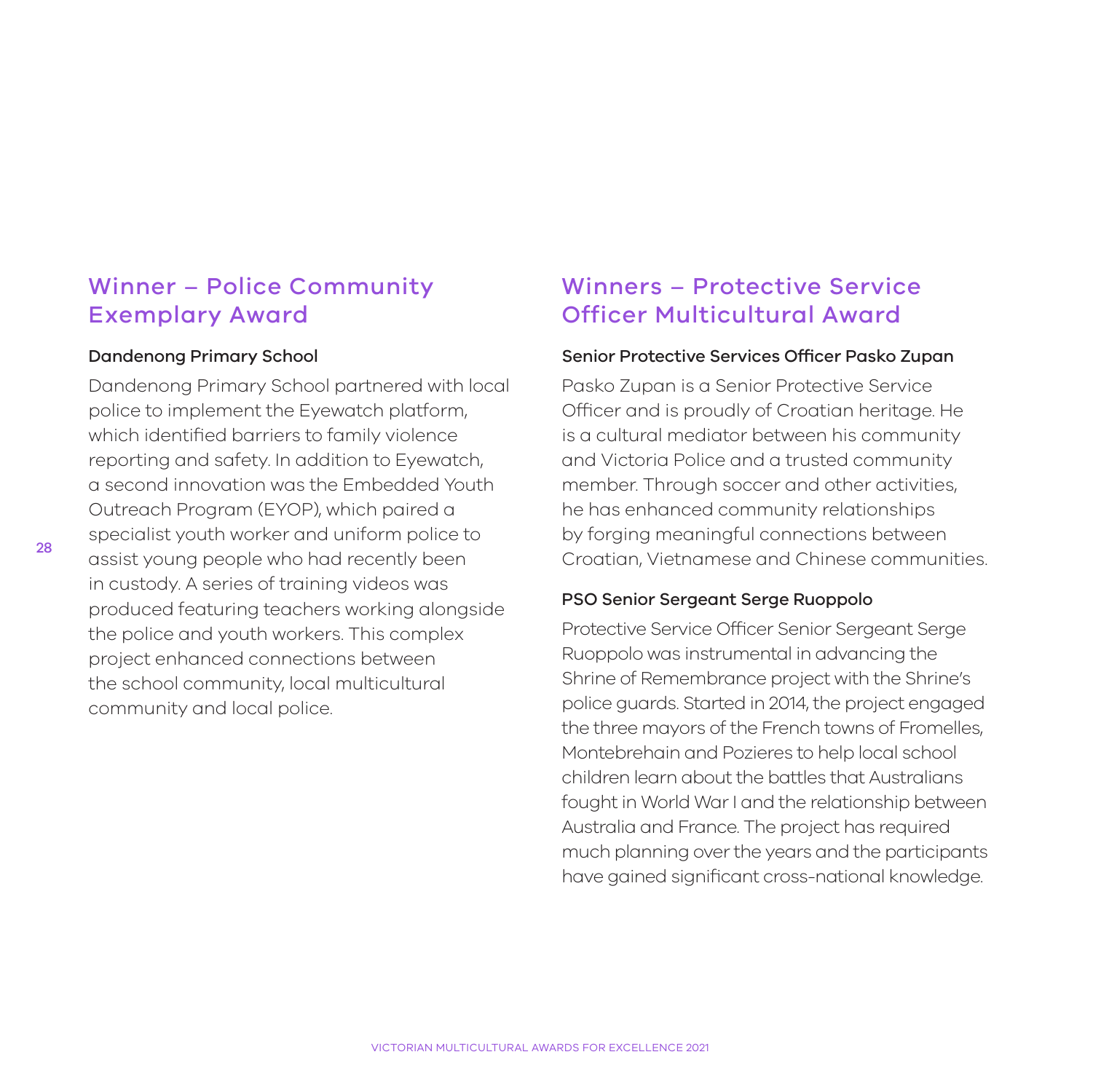

This award recognises an individual or organisation that has made a significant contribution to increasing understanding, acceptance and cooperation between different faith and cultural groups.

## Winner

#### Sikh Volunteers Australia

Sikh Volunteers Australia (SVA) is a non-profit volunteer organisation focusing on reducing distress in the community by providing free food to disadvantaged or needy individuals and families. It was founded by the Sikh community in Melbourne's south east in 2017 and now regularly helps feed homeless people in the municipalities of Casey and Frankston. Due to the 2020 bushfires and the COVID-19 pandemic, the service expanded to more areas to assist more vulnerable communities impacted and has played an active part in Victoria's crisis response and recovery efforts. On average, SVA delivers 800 meals every day, with over 100,000 free meals delivered in 7 months during 2020. SVA has 250 registered volunteers from all age groups and culturally diverse backgrounds who work cohesively to create a more engaged & peaceful multicultural society.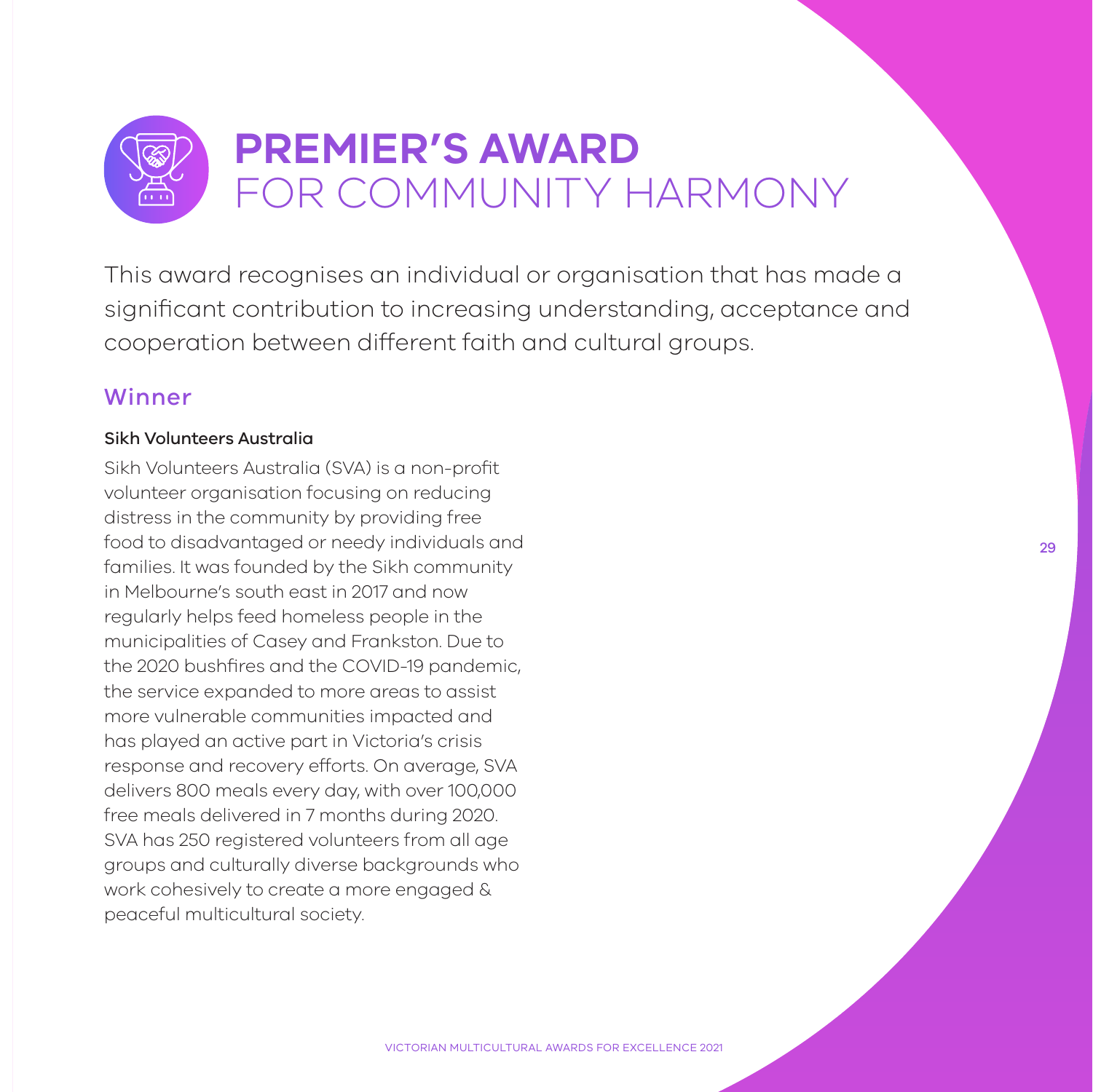The Victorian Multicultural Commission would like to thank Environment Protection Authority Victoria for its sponsorship of the Business Award category for the Multicultural Awards for Excellence 2021.



## WE ALL HAVE **A PART TO PLAY**

Laws protecting Victoria's environment mean we all have a part to play in preventing harm from pollution and waste.

The General Environmental Duty applies to all Victorians. Everyone must understand how our actions affect our environment and community, then take steps to minimise this impact.

For more information and resources to help you comply, visit **epa.vic.gov.au**

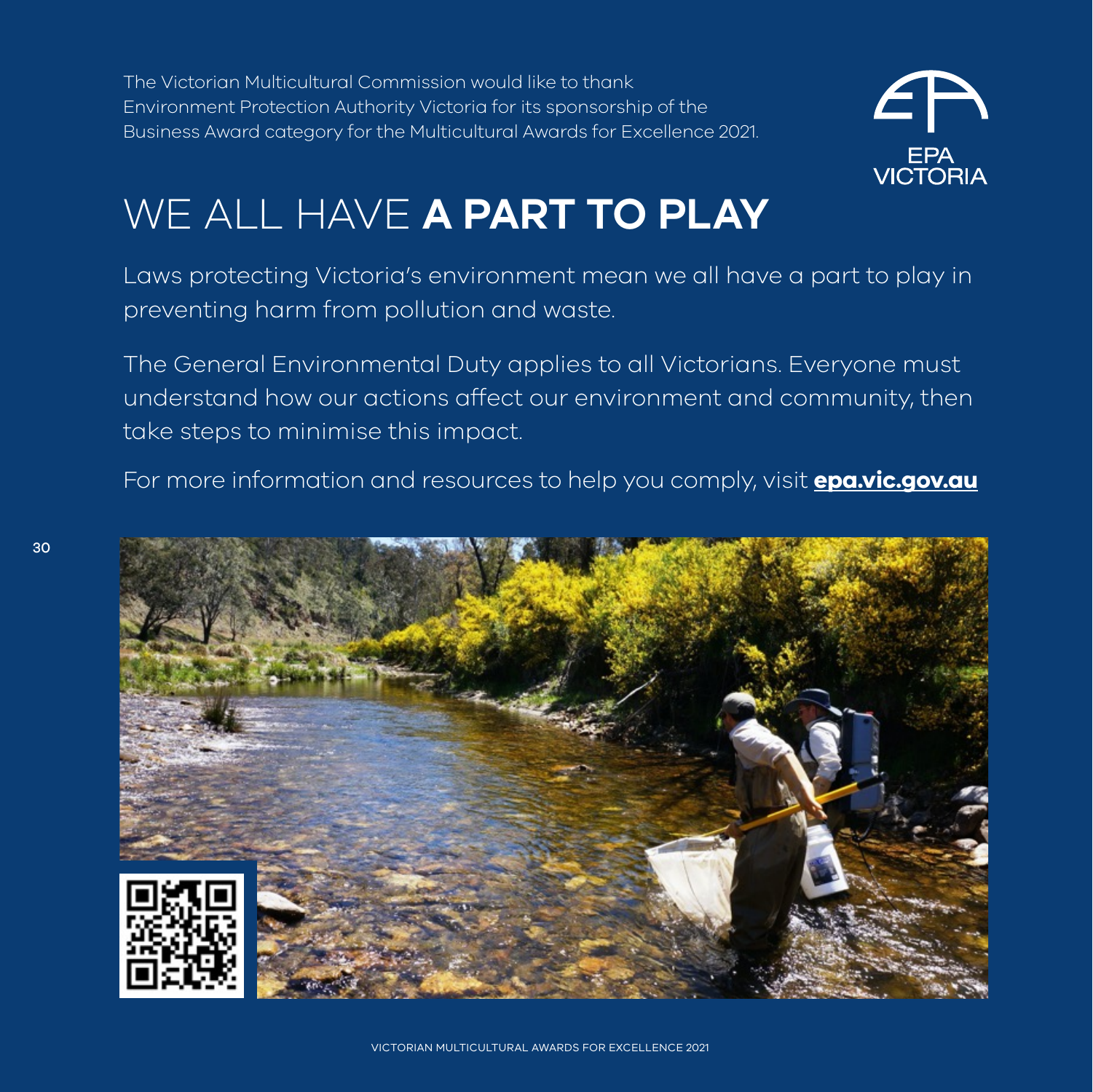

To speak to someone, call Translating and Interpreting Service (TIS National) on 131 450 and ask them to call EPA Victoria on 1300 372 842.